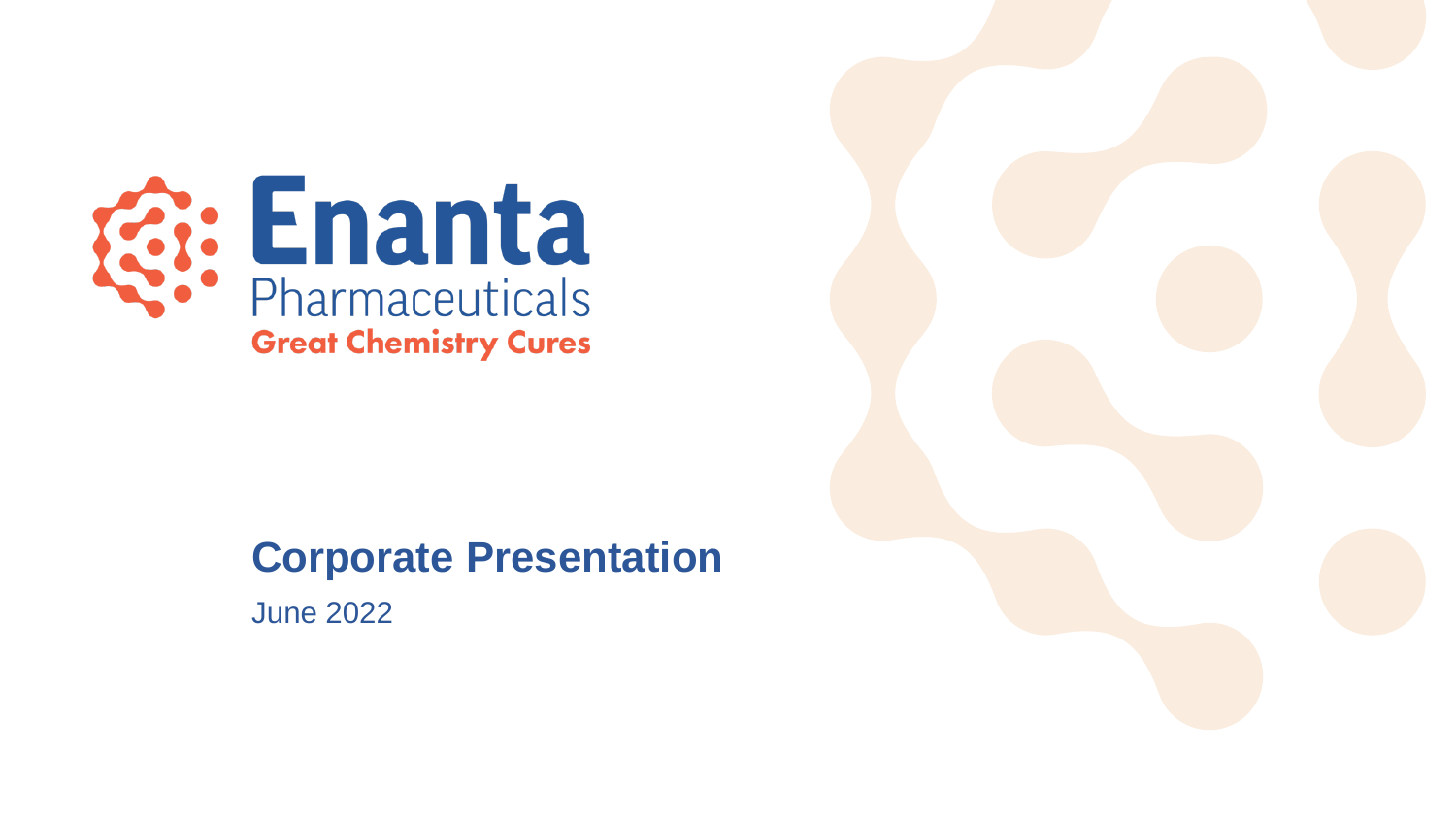

#### **Forward Looking Statements Disclaimer**

This presentation contains forward-looking statements concerning our business, operations and financial performance and condition, as well as our plans, objectives and expectations for our research and development programs, our business and the industry in which we operate. Any statements contained herein that are not statements of historical facts may be deemed to be forward-looking statements. In some cases, you can identify forward-looking statements by terminology such as "aim," "anticipate," "assume," "believe," "contemplate," "continue," "could," "due," "estimate," "expect," "goal," "intend," "may," "objective," "plan," "predict," "potential," "positioned," "seek," "should," "target," "will," "would," and other similar expressions that are predictions of or indicate future events and future trends, as well as other comparable terminology. These forward-looking statements include, but are not limited to, statements about overall trends, royalty revenue trends, research and clinical development plans and prospects, liquidity and capital needs and other statements of expectations, beliefs, future plans and strategies, anticipated events or trends, and similar expressions. These forward-looking statements are based on our management's current expectations, estimates, forecasts and projections about our business and the industry in which we operate and our management's beliefs and assumptions. These forward-looking statements are not guarantees of future performance or results and involve known and unknown risks, uncertainties and other factors that are in some cases beyond our control. As a result, any or all of our forwardlooking statements in this presentation may turn out to be inaccurate.

Please refer to the risk factors described or referred to in "Risk Factors" in Enanta's most recent Quarterly Report on Form 10-Q, and other periodic reports filed with the Securities and Exchange Commission. Enanta cautions investors not to place undue reliance on the forward-looking statements contained in this presentation. These statements speak only as of the date of this presentation, and Enanta undertakes no obligation to update or revise these statements, except as may be required by law.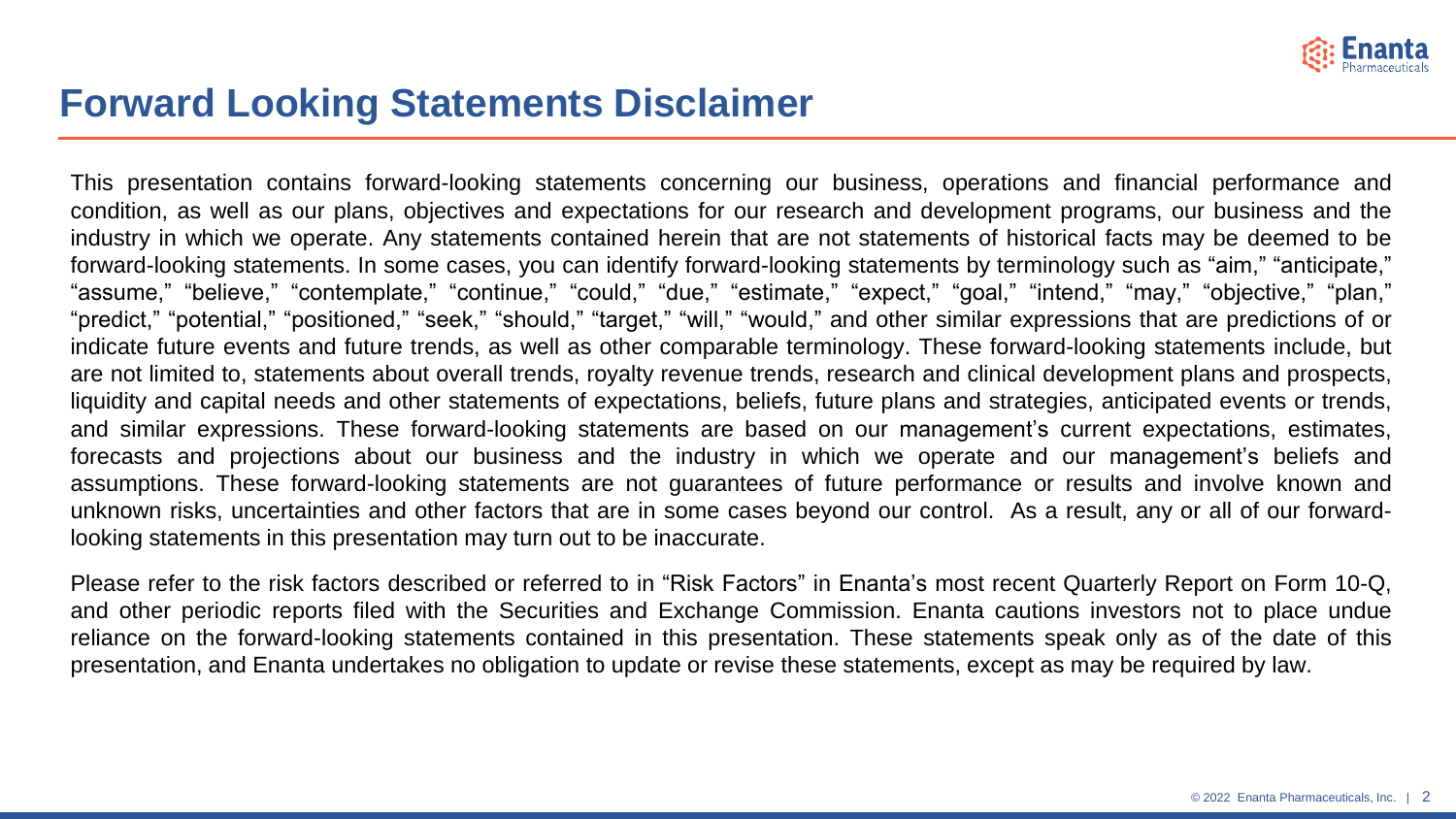

### **A Proven Approach to Drug Discovery**

Using a proven, chemistry-driven approach to develop best-in-class small molecule drugs for virology and liver disease

|                          | <b>RSV:</b><br>Phase 2 in pediatric patients (RSVPEDs) ongoing                                   |                                                                                    |  |
|--------------------------|--------------------------------------------------------------------------------------------------|------------------------------------------------------------------------------------|--|
|                          |                                                                                                  | Phase 2b in adult stem cell transplant patients (RSVPTx) ongoing                   |  |
| <b>Robust Clinical</b>   |                                                                                                  | Phase 2b in high-risk adults to initiate by year-end                               |  |
| <b>Stage Pipeline</b>    |                                                                                                  | Phase 1 in healthy volunteers with EDP-323 to initiate in 2H 2022                  |  |
|                          | <b>HBV:</b>                                                                                      | Two Phase 1b studies completed                                                     |  |
|                          | <b>COVID-19:</b>                                                                                 | Phase 1 in healthy volunteers ongoing                                              |  |
| <b>Proven Track</b>      |                                                                                                  | Glecaprevir – HCV protease inhibitor in MAVYRET <sup>®</sup> /MAVIRET <sup>®</sup> |  |
| <b>Record of Success</b> |                                                                                                  | \$97M in fiscal 2021 royalties on HCV regimens                                     |  |
| <b>Strong</b>            | <b>Strong balance sheet and royalties to fund robust pipeline</b><br>\$322.5M in cash at 3/31/22 |                                                                                    |  |
| <b>Balance Sheet</b>     |                                                                                                  |                                                                                    |  |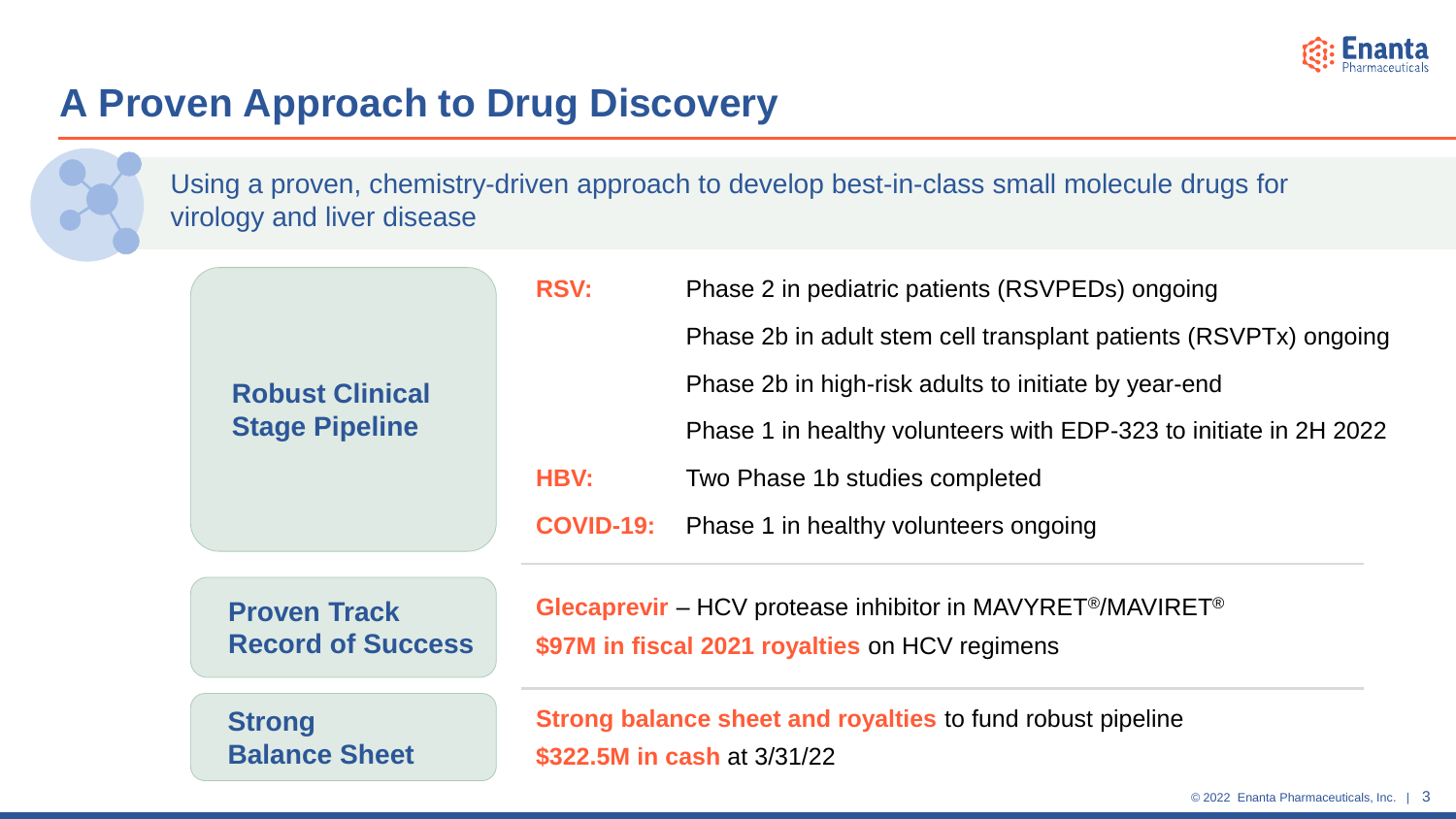

# **Our Therapeutic Focus**

Leveraging our core strength in Hepatitis C to become a leader in oral treatments for **viral** infections and **liver** diseases

Several new therapeutic areas with goal of building multiple approaches in each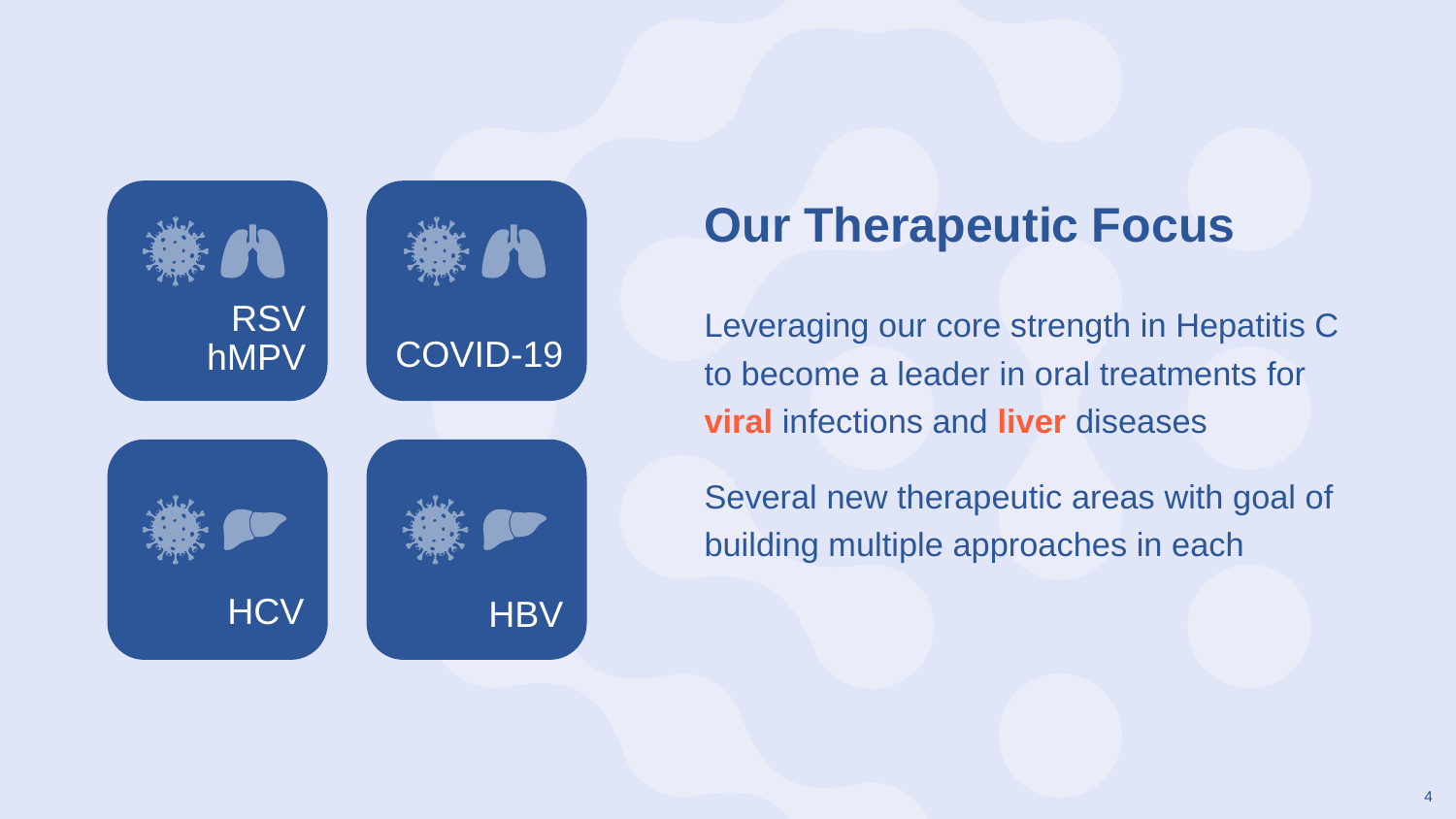

#### **Enanta Pipeline**

|                                           |                 | <b>PRODUCT CANDIDATE</b>    | <b>DISCOVERY</b>                     | <b>PRECLINICAL</b>                                     | <b>PHASE 1</b> | <b>PHASE 2</b> | <b>PHASE 3</b>     | <b>MARKET</b> |
|-------------------------------------------|-----------------|-----------------------------|--------------------------------------|--------------------------------------------------------|----------------|----------------|--------------------|---------------|
| <b>Virology:</b>                          | <b>HCV</b>      | <b>Protease Inhibitor</b>   |                                      | <b>Glecaprevir-containing pangenotypic 2-DAA combo</b> |                |                |                    | MAVYRET       |
| <b>Liver</b>                              | <b>HBV</b>      | <b>Core Inhibitor</b>       | <b>EDP-514</b>                       |                                                        |                |                |                    |               |
|                                           |                 | N-Protein Inhibitor         | <b>EDP-938</b>                       |                                                        |                | <b>RSVPEDS</b> |                    |               |
|                                           | <b>RSV</b>      |                             | <b>EDP-938</b>                       |                                                        |                | <b>RSVTx</b>   |                    |               |
| <b>Virology:</b>                          |                 |                             | <b>EDP-938</b>                       |                                                        |                | <b>RSV-HR</b>  | initiating in 2H22 |               |
| <b>Respiratory</b>                        |                 | <b>L-Protein Inhibitor</b>  | <b>EDP-323</b>                       |                                                        |                |                |                    |               |
|                                           | <b>hMPV</b>     | <b>Non-Fusion Inhibitor</b> |                                      |                                                        |                |                |                    |               |
|                                           | <b>COVID-19</b> | <b>Protease Inhibitor</b>   | <b>EDP-235</b>                       |                                                        |                |                |                    |               |
| <b>Discovery or</b><br><b>Preclinical</b> | RSV, HBV, other |                             |                                      |                                                        |                |                |                    |               |
| For<br><b>Out-license</b>                 | <b>NASH</b>     | <b>FXR Agonists</b>         | EDP-305 (Phase 2), EDP-297 (Phase 1) |                                                        |                |                |                    |               |

\*Fixed-dose combination contains glecaprevir and AbbVie's NS5A inhibitor, pibrentasvir. Marketed by AbbVie as MAVYRET® (U.S.) and MAVIRET® (ex-U.S.).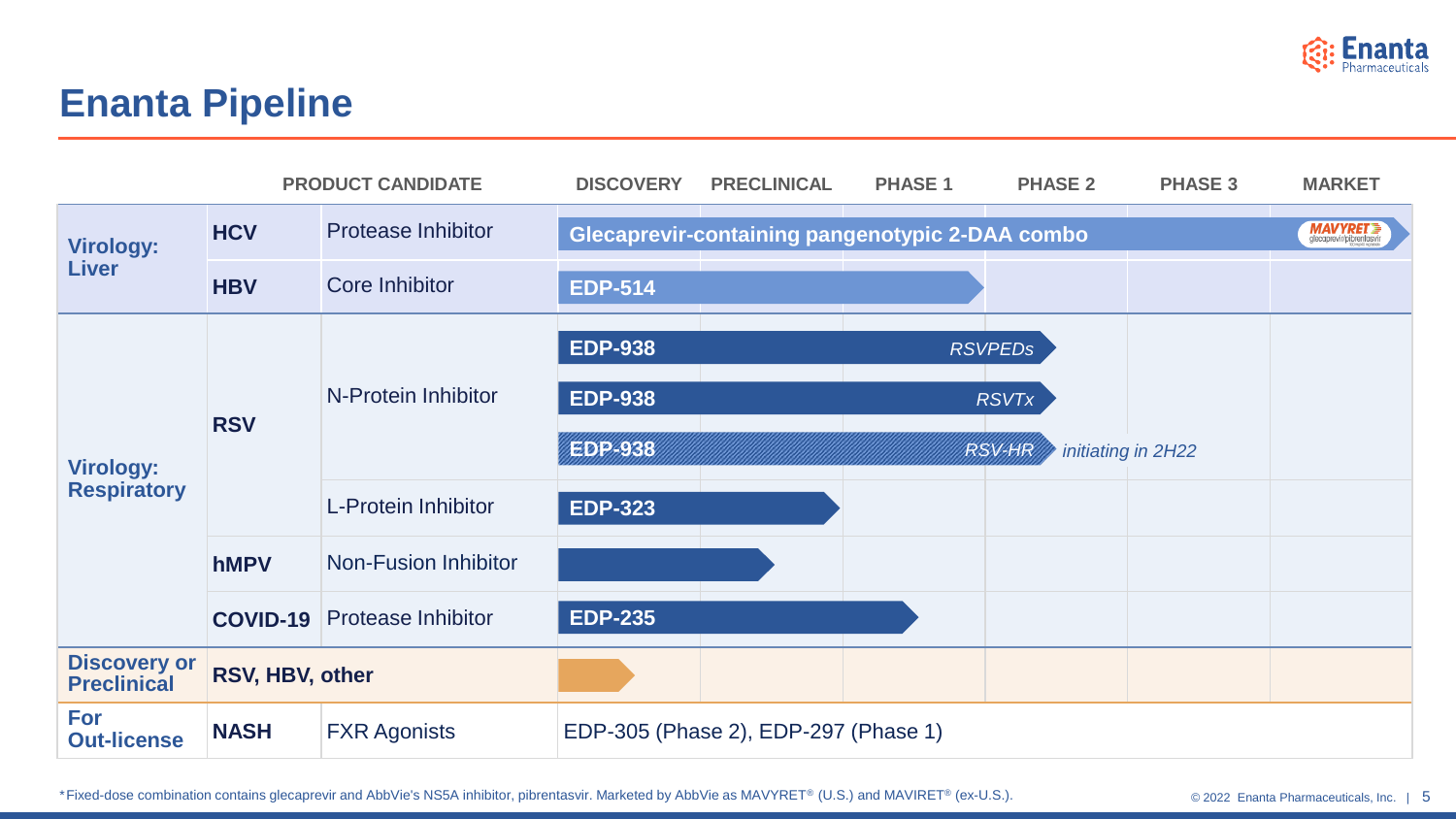

# **Our Therapeutic Focus**

Leveraging our core strength in Hepatitis C to become a leader in oral treatments for **viral** infections and **liver** diseases

Several new therapeutic areas with goal of building multiple approaches in each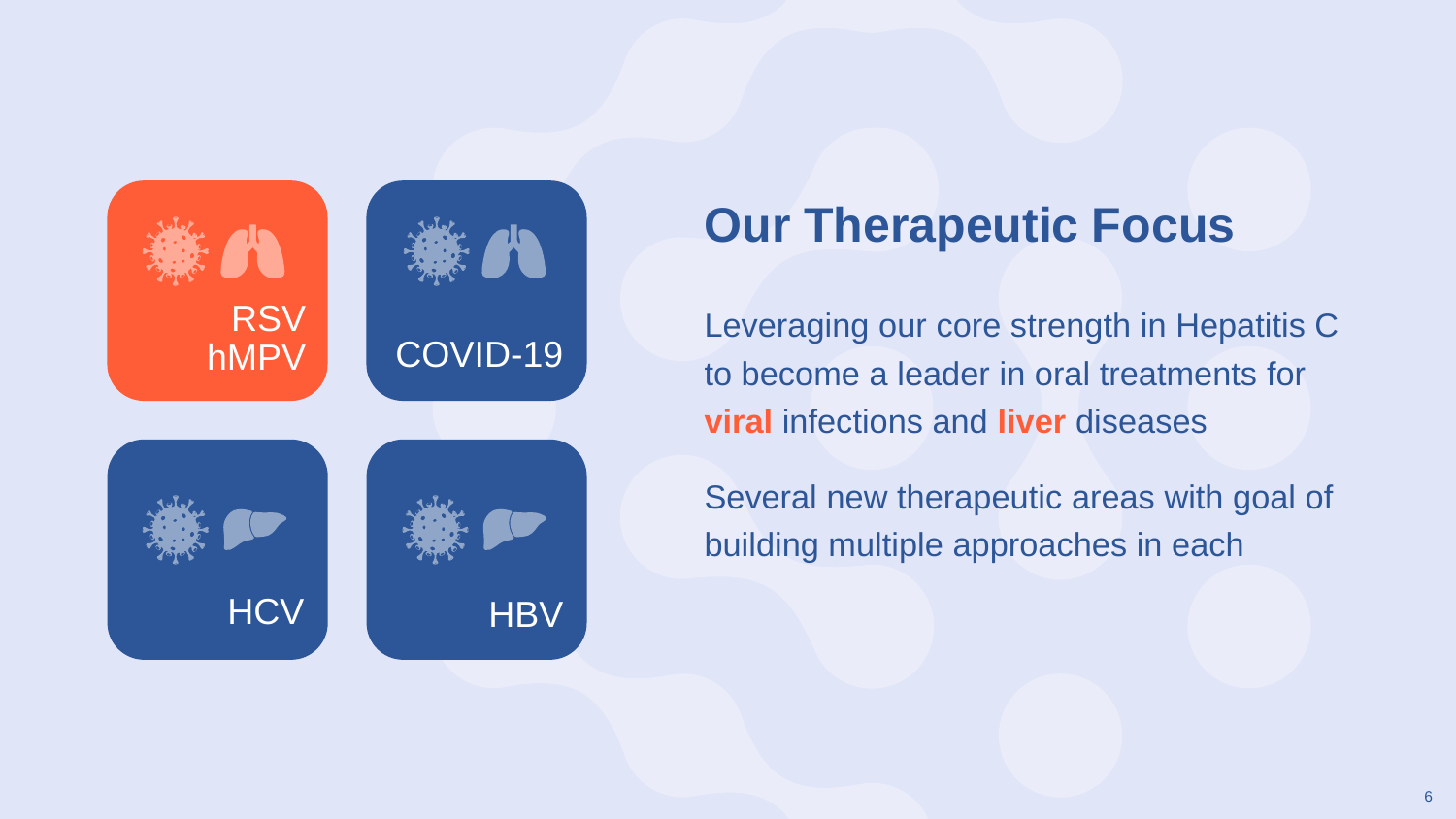

### **Respiratory Syncytial Virus (RSV)**



Causes severe lung infections, including bronchiolitis (infection of small airways in the lungs) and pneumonia (an infection of the lungs). No safe and effective treatments.

#### Higher risk populations for severe illness:

- Young infants and children
- Premature babies
- Older adults especially those 65+ years
- People with chronic lung disease or certain heart problems
- People with weakened immune systems (e.g. HIV, organ transplant, chemotherapy)

| <b>RSV at a Glance</b>                                                                  |                                  |  |  |  |  |
|-----------------------------------------------------------------------------------------|----------------------------------|--|--|--|--|
| Children $<$ 5 years <sup>1,2</sup>                                                     | Adults $> 65$ years <sup>3</sup> |  |  |  |  |
| 33M global cases                                                                        |                                  |  |  |  |  |
| 3M global hospitalizations                                                              | 177K U.S. hospitalizations       |  |  |  |  |
| 120K global deaths                                                                      | 14K U.S. deaths                  |  |  |  |  |
| 2.1M U.S. hospitalizations/<br>outpatient visits, of which<br>78% are older than 1 year |                                  |  |  |  |  |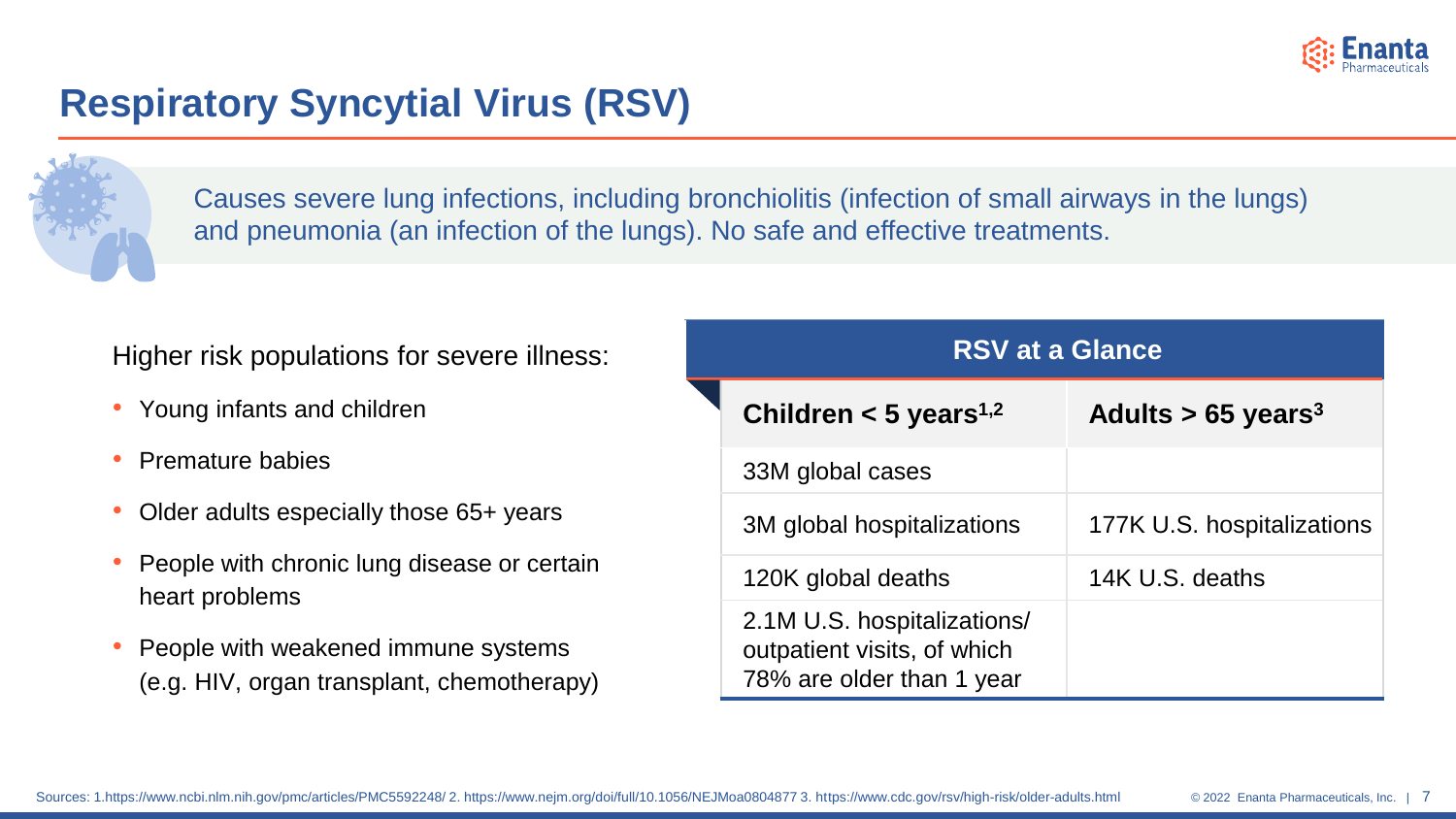

#### **EDP-938: N-Protein Inhibitor for RSV**

- EDP-938 is the only N-inhibitor under clinical evaluation
	- Non-fusion approach directly targets viral replication vs. entry
	- Granted Fast Track designation by FDA
- Strong preclinical virologic profile:
	- Nanomolar inhibitor of both RSV-A and RSV-B activity
	- Maintained antiviral potency across all clinical isolates tested
	- Demonstrated high-barrier to resistance *in vitro*
	- Synergy with other drug mechanisms (e.g. fusion and L-inhibitors)
	- Active against virus variants resistant to other mechanisms
	- Robust efficacy data in non-human primate model

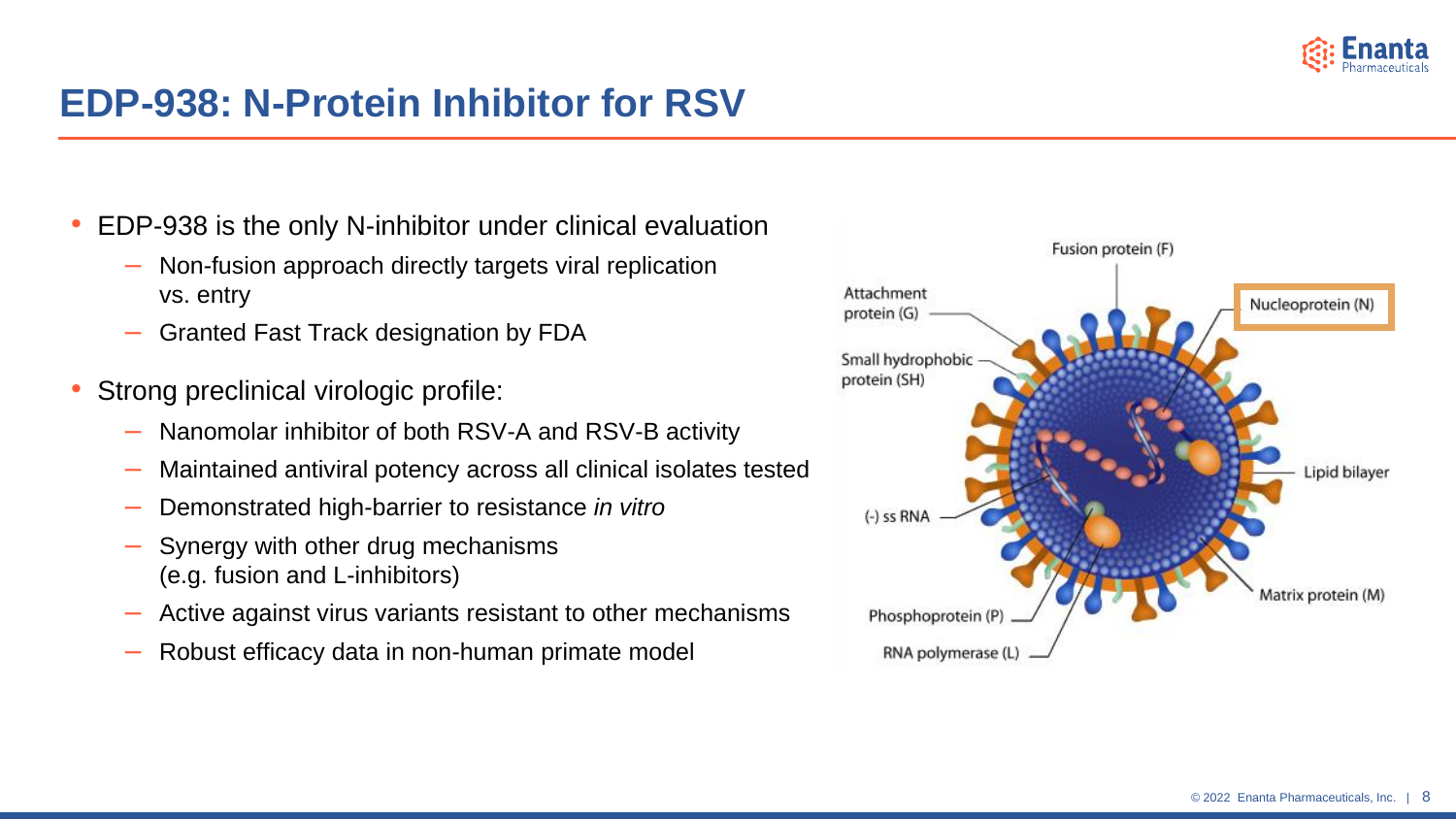

### **EDP-938: Summary of Data Across Completed Clinical Studies**

- Safety and Pharmacokinetic Summary
	- Generally safe and well-tolerated; AEs infrequent, generally mild, and resolved in follow-up
	- No serious or severe AEs
	- Consistent safety profile observed in approximately 500 subjects exposed to date
	- Mean Ctrough concentrations were approximately >20-40x higher than EC90

#### • Efficacy Summary

- Phase 2a challenge study: highly statistically significant (p<0.001) reductions in RSV viral load and clinical symptoms compared to placebo after 5 days of treatment
- RSVP study in otherwise healthy adults with community-acquired, mild, self-resolving RSV
	- Did not meet primary endpoint of clinical symptom reduction or secondary antiviral endpoints
	- Statistically significant percent of subjects achieved undetectable RSV RNA at end of treatment
	- Although treated within 48 hours of symptom onset, viral load and symptoms had already peaked and were declining, indicating infection resolves quickly in this otherwise healthy population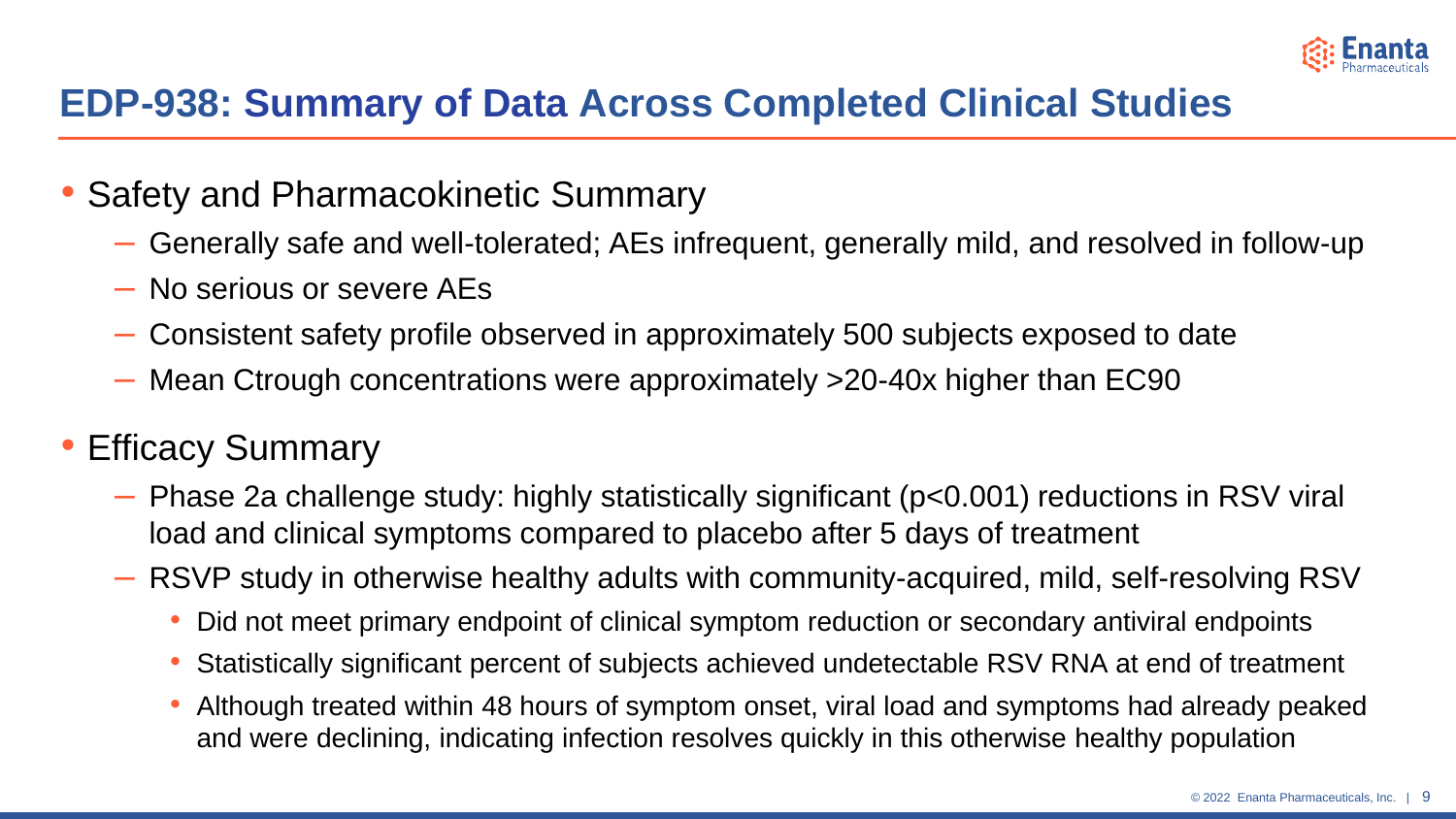

#### **EDP-938: Best Antiviral Treatment for RSV in Late Development**

| <b>Properties</b>                                    |                                      | <b>EDP-938</b>                           | <b>Rilematovir/</b><br>JNJ537186781       | Ziresovir/<br><b>AK-059</b> | Sinsunatovir/<br><b>RV5212</b> |
|------------------------------------------------------|--------------------------------------|------------------------------------------|-------------------------------------------|-----------------------------|--------------------------------|
| <b>Mechanism</b>                                     |                                      | <b>N</b> inhibitor                       | Fusion inhibito                           | <b>Fusion inhibitor</b>     | <b>Fusion inhibitor</b>        |
| <b>Pre-clinical effectiveness</b><br>after Infection |                                      | <b>Yes</b>                               | <b>Development</b><br><b>Discontinued</b> | <b>No</b>                   | <b>No</b>                      |
| <b>Clinical</b><br>Efficacy                          | Viral Load<br>Reduction <sup>3</sup> | $41\%$<br>75%<br>(p<0.001)<br>$(p=0.06)$ |                                           | <b>NA</b>                   | 55%<br>$(p=0.007)$             |
| (challenge<br>study <sup>5</sup> )                   | Symptoms <sup>4</sup>                | 71%<br>(p<0.02)                          | 60%<br>$(p=0.02)$                         | <b>NA</b>                   | 71%<br>$(p=0.018)$             |
| <b>Resistance Barrier</b>                            |                                      | <b>High</b>                              | Low                                       | Low                         | Low                            |
| <b>Dosing Frequency</b>                              |                                      | 5 days; 800mg QD                         | 7 days; 250mg BID                         | 5 days; BID                 | 5 days; 200mg BID              |
| <b>Stage of Development</b>                          |                                      | <b>Global Phase 2</b>                    | Global Phase 2                            | Asia Phase 3                | Global Phase 2                 |

NA = not available; challenge study not performed 5. Data from selected dose moving forward

1. [Stevens](https://pubmed.ncbi.nlm.nih.gov/29684148/) et al, 2018 JID; 218(5):748-756 3. % reduction in viral load (VL) area under the curve (AUC) as measured by qPCR

2. [DeVincenzo](https://journals.asm.org/doi/pdf/10.1128/AAC.01884-19) et al, 2020; AAC; 64(2) 4. % reduction in total symptom score (TSS) AUC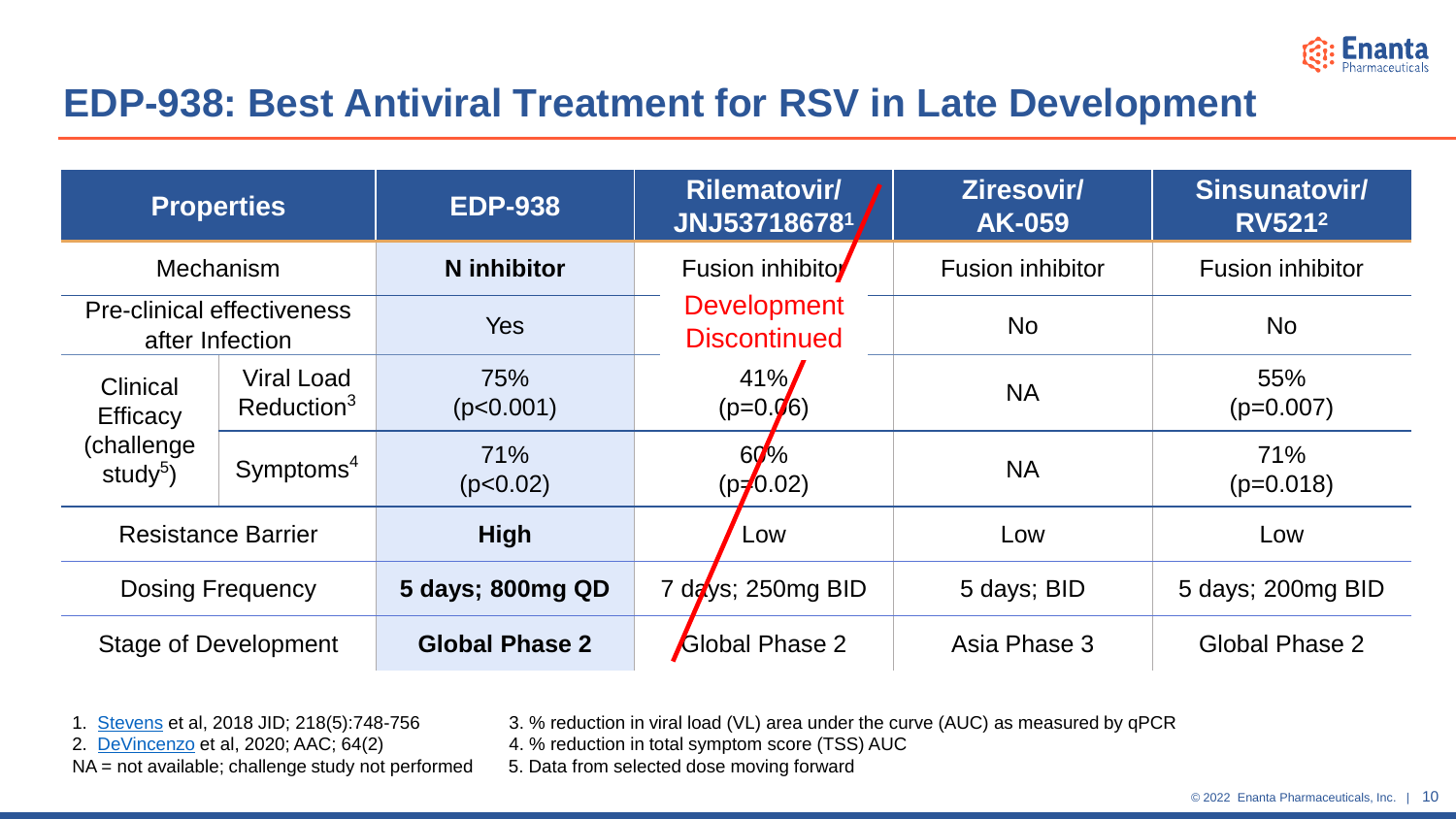

# **Treatment for Patients at High-Risk for Severe RSV Infection**

High-risk populations have reduced RSV immunity, resulting in a higher and longer duration of viral load and greater disease severity, allowing a bigger window to observe benefit

**Goal:** Treat patients at high-risk for developing severe infection leading to hospitalization or death, populations with the most significant unmet need



Infants and young children



Immunocompromised (e.g.; HSC, lung transplant)

RSV-HR *Initiating 2H22* Elderly

Chronic heart or lung disease (e.g.; asthma, COPD, CHF)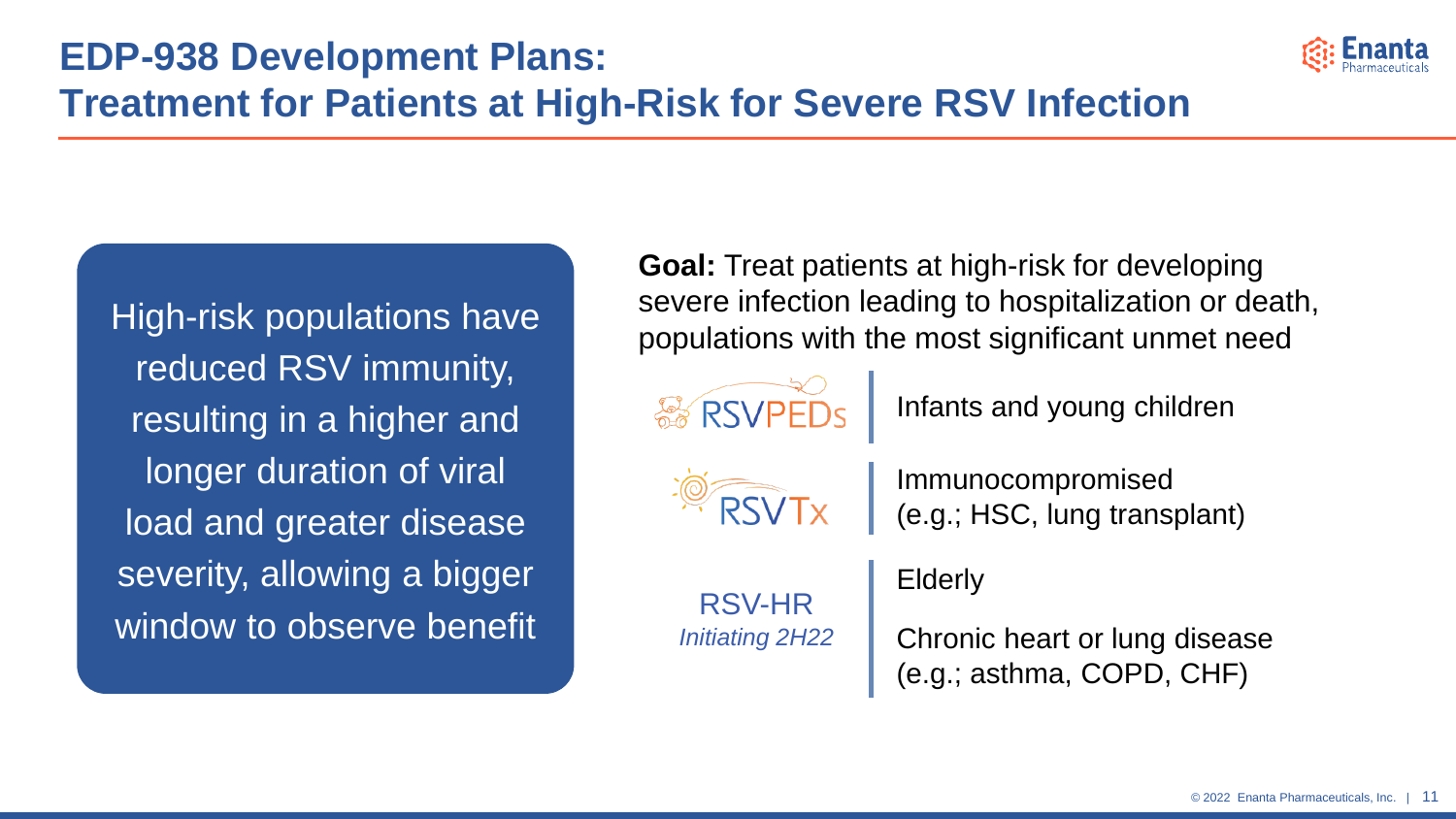

### **Ongoing Phase 2 Clinical Trials: RSVPEDs and RSVTx**





- **Primary Objective:**  Effect of EDP-938 on development of LRTC in HCT subjects with acute RSV URTI
- **Secondary Objectives:**  Viral load, progression to respiratory failure or all-cause mortality, PRO, PK and safety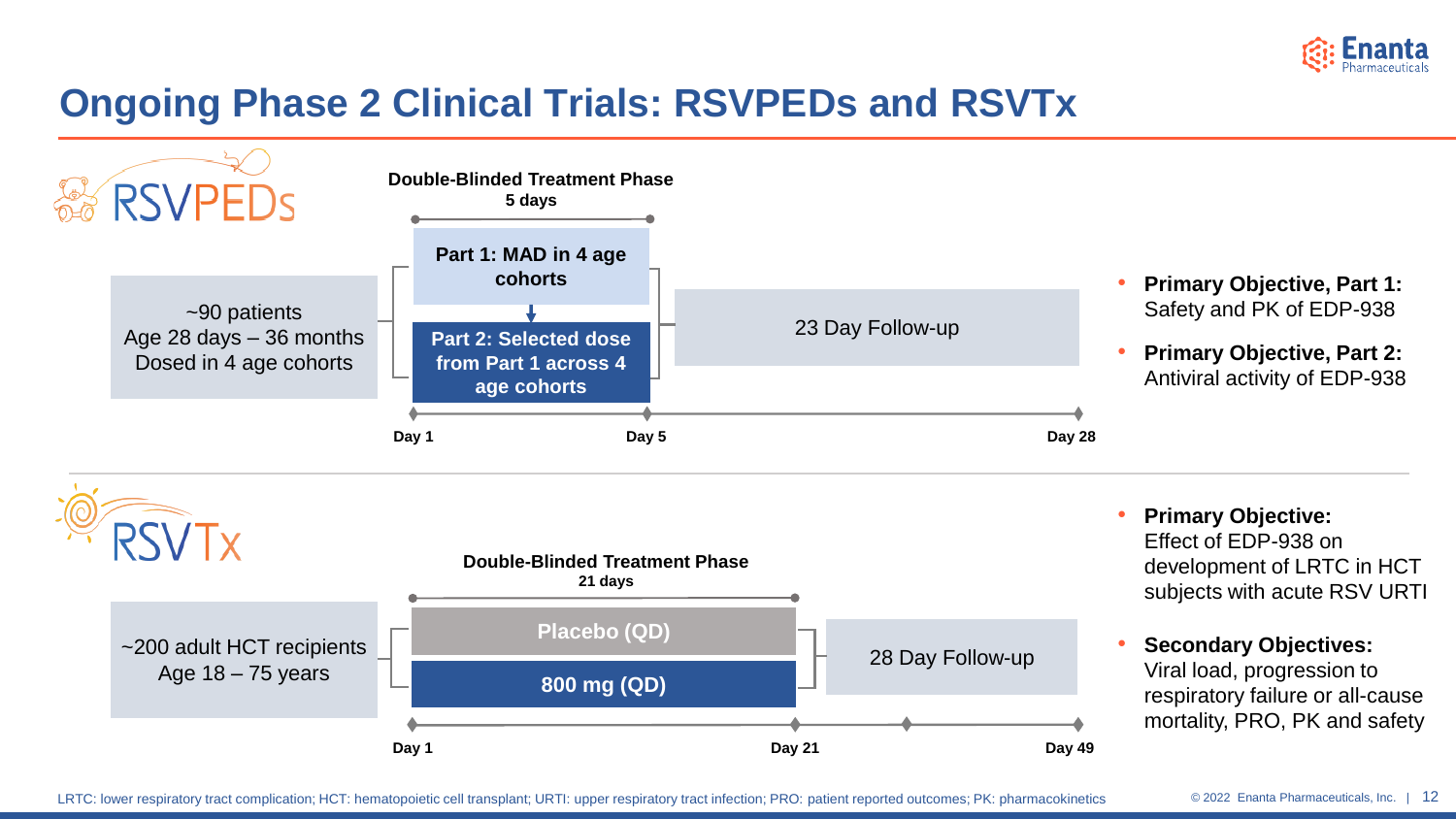

#### **EDP-323: RSV L-Protein Inhibitor**

- Novel, oral, selective direct-acting antiviral targeting the RSV L-protein
	- RSV L-protein is a viral RNA-dependent RNA polymerase that contains multiple enzyme activities required for RSV replication
- Potential to be used alone or in combination with other classes of RSV inhibitors, such as EDP-938
	- Additive to synergistic with F-, N-, L-inhibitors and ribavirin
	- Not expected to have cross resistance with other mechanisms
- Nanomolar potency against RSV-A and RSV-B



.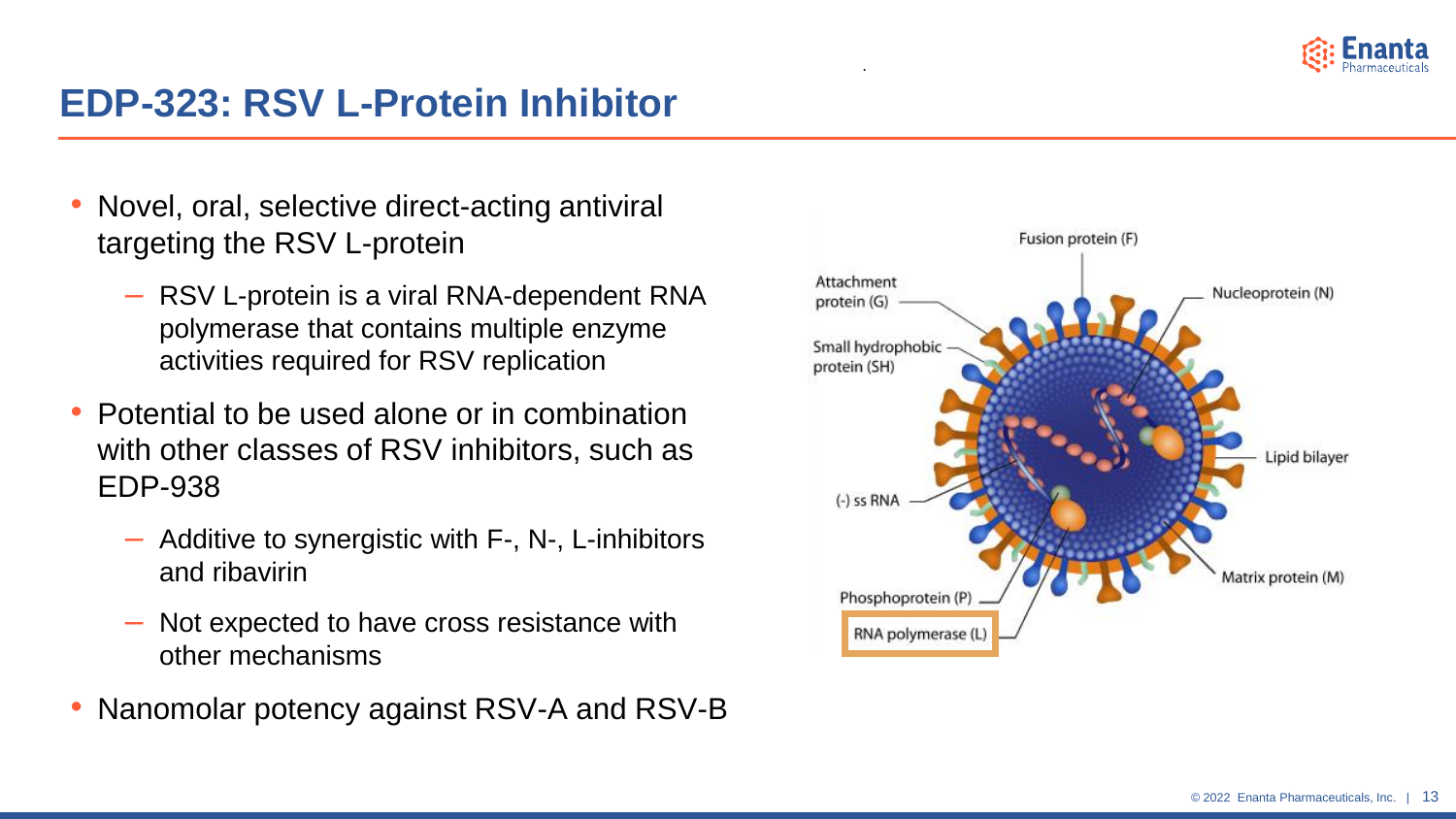### **EDP-323 is a Potent Inhibitor of RSV Replication** *In Vitro* **With Excellent Preclinical Pharmacokinetics**



- Sub-nanomolar inhibition of RSV replication in a range of cell types
	- Active against both major RSV subtypes

| Virus               | <b>Cell Type</b> | $EC_{90}$ (nM) |
|---------------------|------------------|----------------|
| RSV-A Long          | pHAEC ALI        | 0.27           |
| <b>RSV-B VR-955</b> | pHAEC ALI        | 0.33           |
| RSV-A Long          | <b>HBEC</b>      | 0.16           |

RT-qPCR readout

pHAEC ALI: primary human airway epithelial cells in air-liquid interface culture

HBEC: human bronchial epithelial cells

50% cytotoxic concentration (CC $_{50}$ ) at 5 days = 17,000 – 29,000 nM

- Well-absorbed with good plasma exposure across multiple preclinical species
- High permeability/absorption potential in human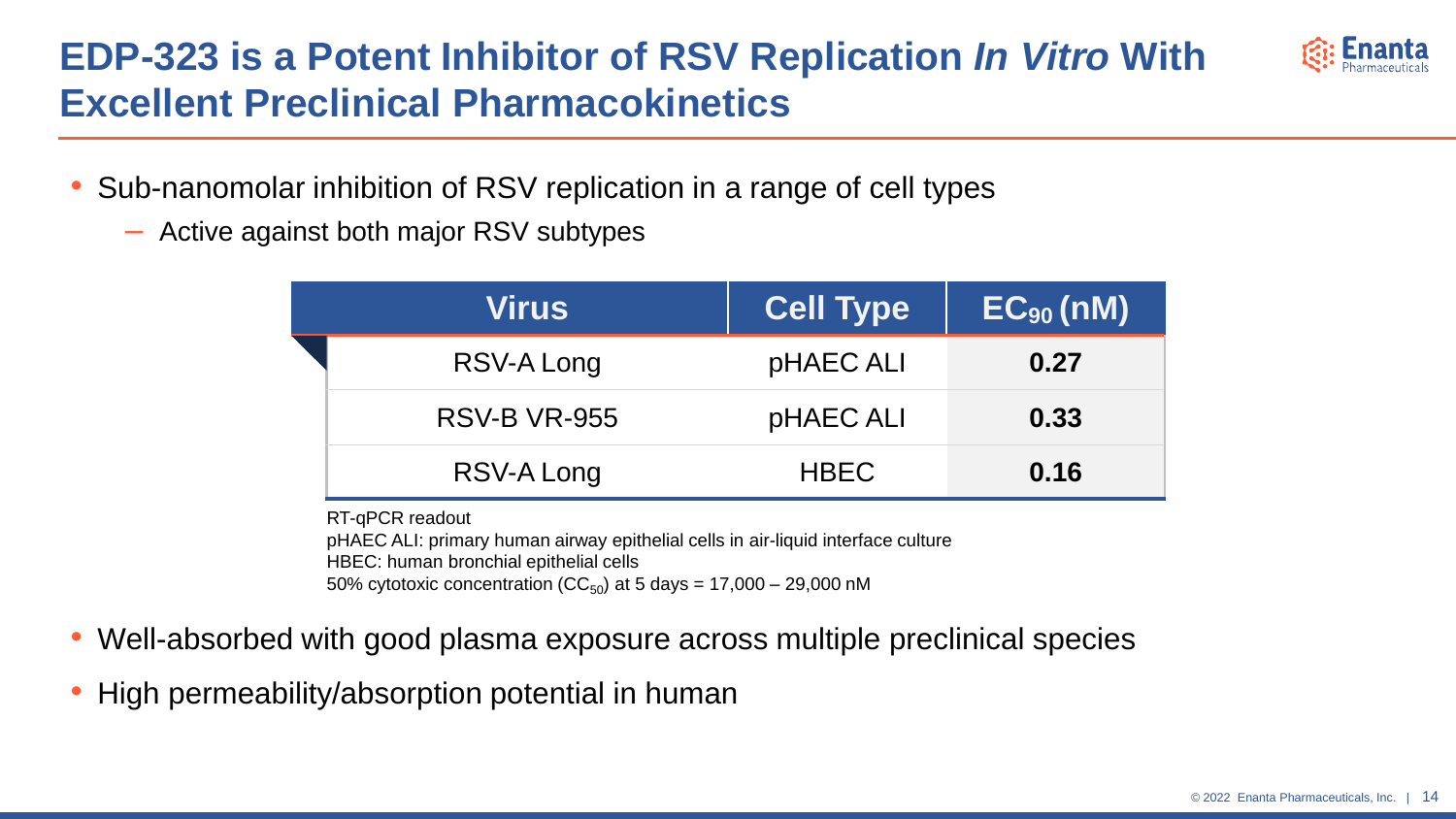

### **Human Metapneumovirus (hMPV)**



Important cause of respiratory tract infections (RTIs), particularly in children, the elderly and immunocompromised individuals

- Paramyxovirus closely related to RSV
	- hMPV replication dependent on several viral proteins that form a multiprotein complex in cells
	- Multiple potential targets for hMPV drug discovery
- No approved vaccine or therapeutics available
- Enanta nanomolar hMPV inhibitor leads under active optimization



#### **hMPV at a Glance<sup>1</sup>**

Serious respiratory infections can occur in children under 5 years old

Second most common cause of lower RTIs in children (behind RSV)

Reinfection with hMPV occurs throughout life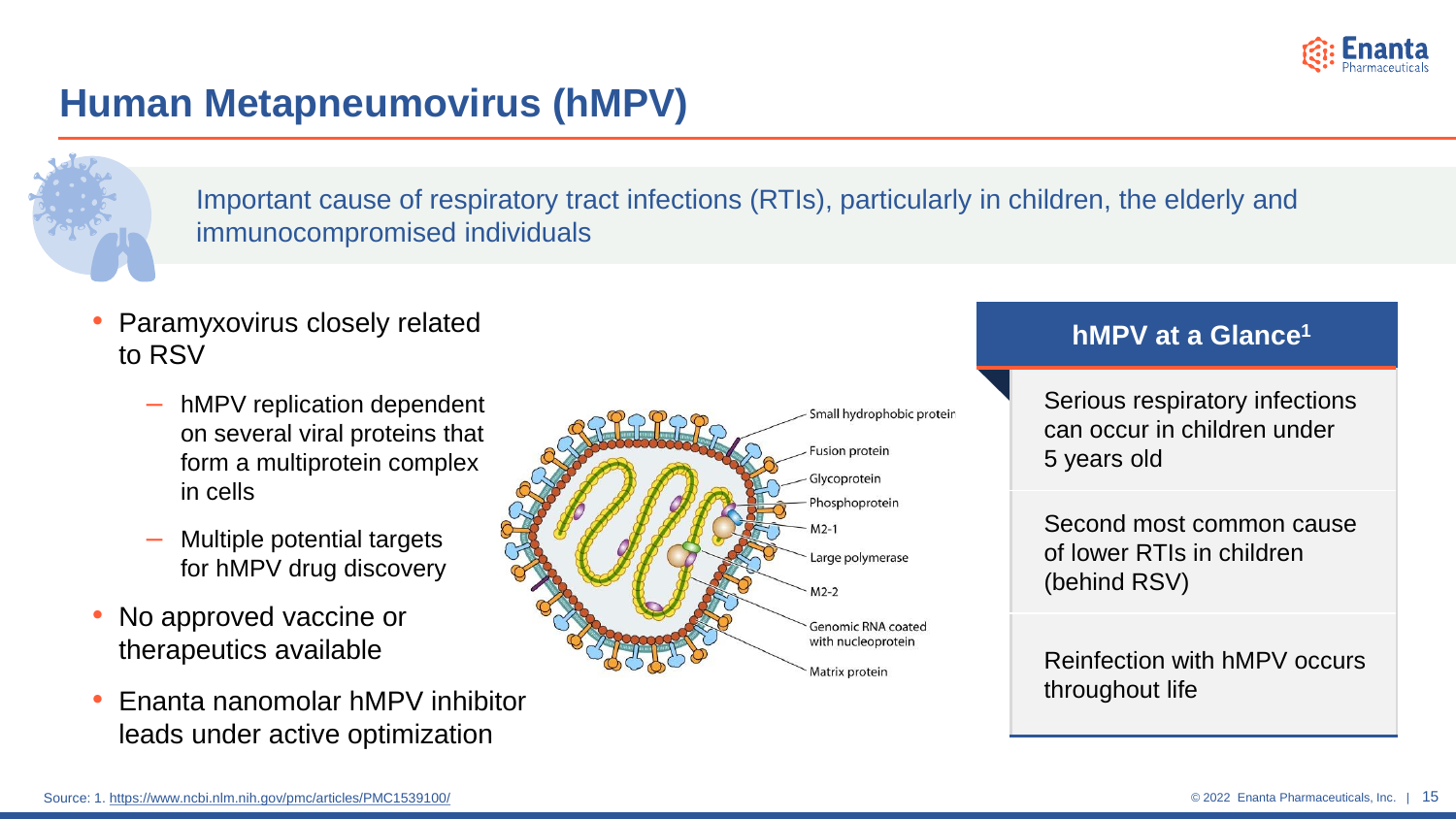

# **Our Therapeutic Focus**

Leveraging our core strength in Hepatitis C to become a leader in oral treatments for **viral** infections and **liver** diseases

Several new therapeutic areas with goal of building multiple approaches in each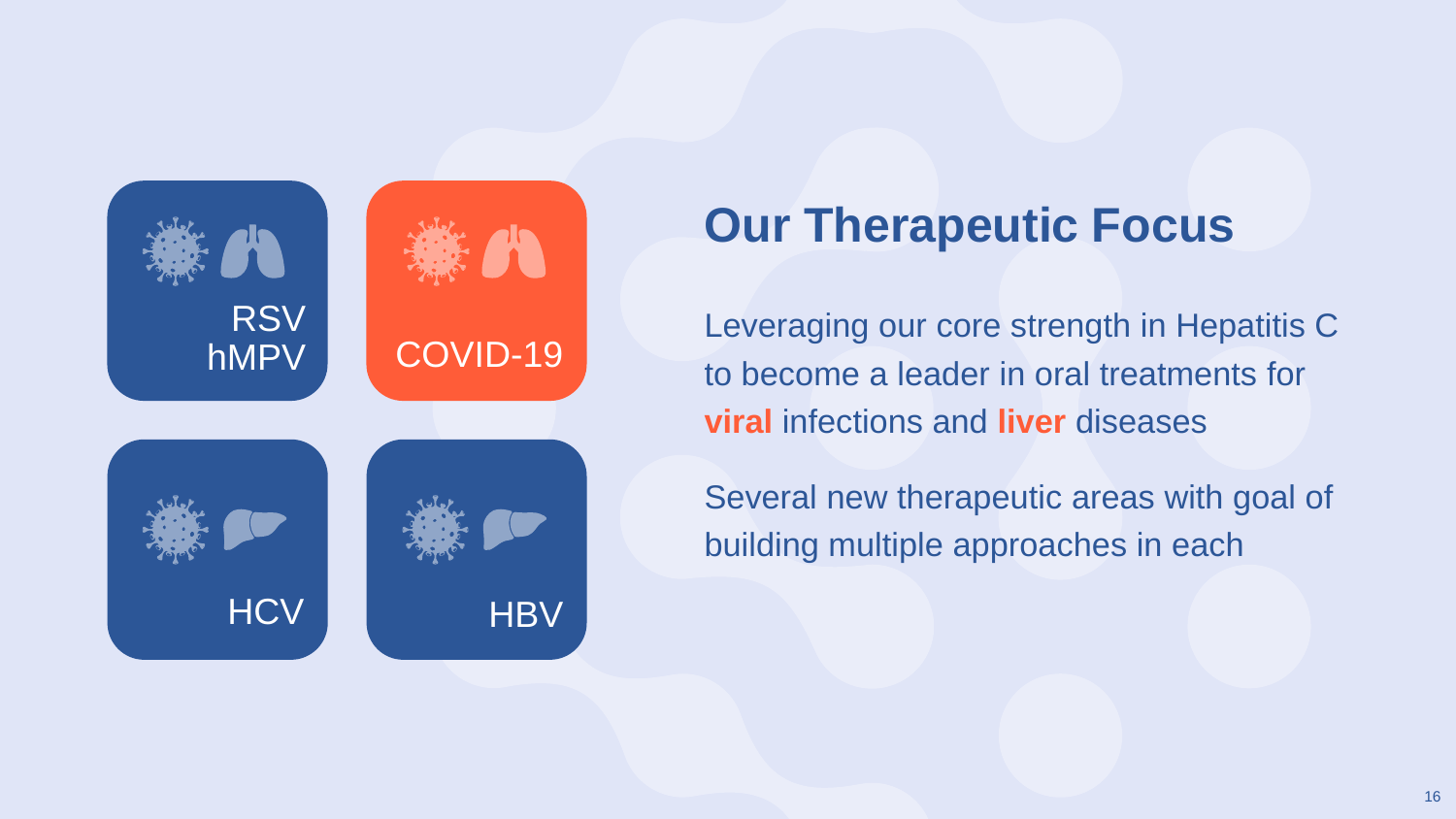#### © 2022 Enanta Pharmaceuticals, Inc. 17

### **EDP-235: Oral Protease Inhibitor Specifically Designed for COVID-19**

- Novel, oral, direct-acting antiviral specifically designed to target the SARS-CoV-2 protease
- Granted Fast Track designation by FDA
- Potent inhibition of SARS-CoV-2 3CLpro enzyme  $(IC_{50} = 5.8 \text{ nM})$ 
	- Activity retained against proteases from SARS-CoV-2 variants, including Omicron
- Potent and selective inhibition of SARS-CoV-2 replication in multiple cellular models, including primary human airway epithelial cells  $(EC_{90} = 33nM)$
- Active against other human coronaviruses
- High barrier to resistance observed preclinically
- Predicted human efficacious dose of 100 to 500mg once-daily
	- Good oral bioavailability (95% in rats), target tissue distribution (lung to plasma AUC ratio >4), and long half-life (16 hours)
- Began dosing in February 2022; Plan to report preliminary data in July 2022



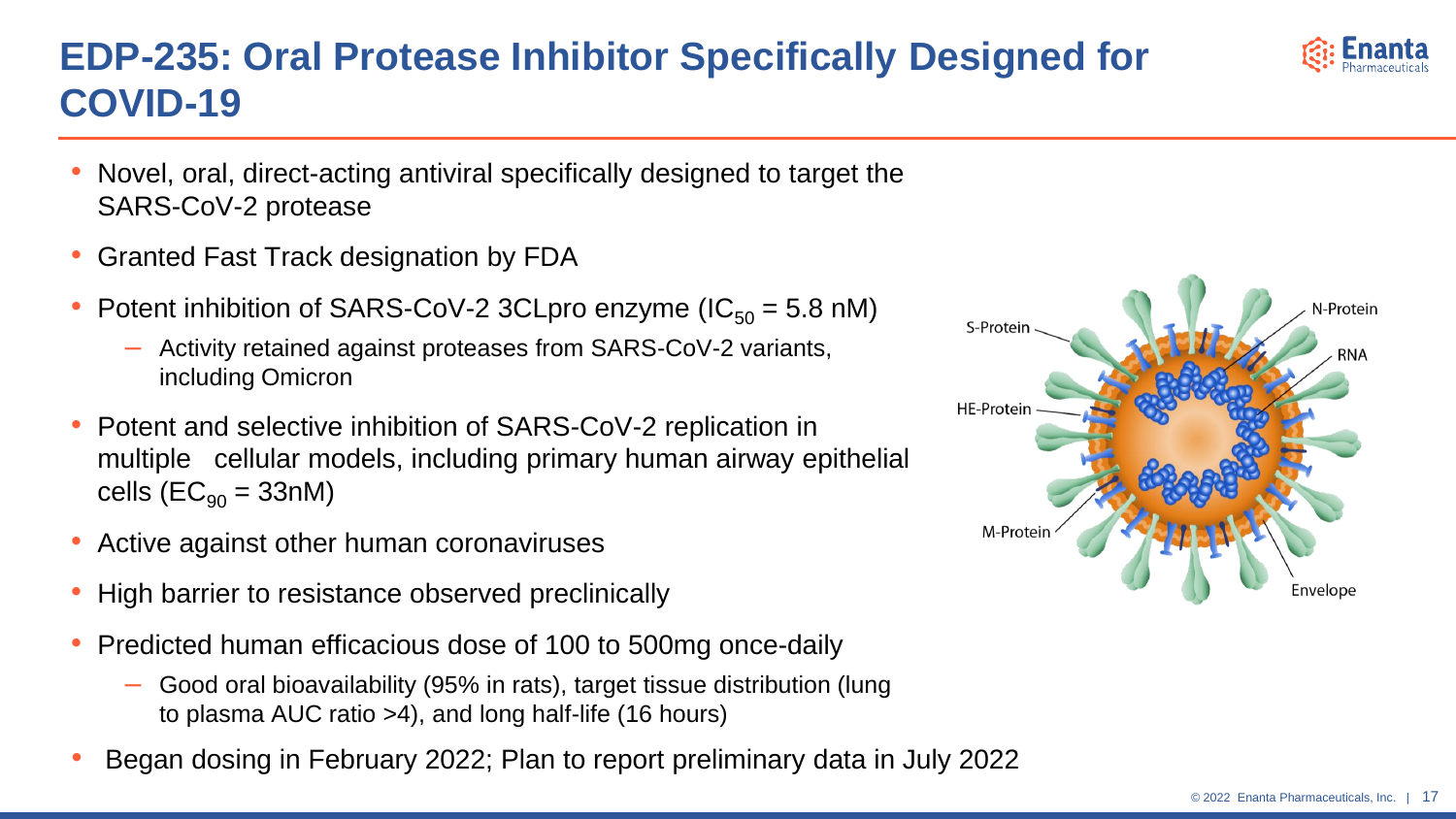## **EDP-235: Highly Potent 3CLpro Inhibitor and Retains Activity Against SARS-CoV-2 Variants**



|  |                    | <b>Assay</b>                                      | <b>Lineage</b>                    | <b>Potency (nM)</b> |
|--|--------------------|---------------------------------------------------|-----------------------------------|---------------------|
|  |                    |                                                   | B.1.1.529, BA.2 (P132H) [Omicron] | 4.1 $\pm$ 0.8       |
|  |                    |                                                   | A [Original] / B.1.617.2 [Delta]* | $5.8 \pm 3.7$       |
|  |                    |                                                   | B.1.1.318 (T21I)                  | $2.0 \pm 0.1$       |
|  | <b>Biochemical</b> |                                                   | B.1.351 (K90R) [Beta]             | $2.8 \pm 0.9$       |
|  | Activity           | 3CLpro FRET (IC <sub>50</sub> )                   | B.1.351.2 (K90R/A193V) [Beta]     | $5.4 \pm 1.0$       |
|  |                    |                                                   | B.1.617.3 (A194S)                 | $5.7 \pm 0.5$       |
|  |                    |                                                   | $C.36.3$ (G15S)                   | 4.7 $\pm$ 2.5       |
|  |                    |                                                   | P.2 (L205V) [Zeta]                | $3.4 \pm 1.0$       |
|  |                    | Vero E6-TMPRSS2, Viral yield $(EC_{50})$          | B.1.1.529 (+P-pgi) [Omicron]      | 7.3                 |
|  |                    | Vero E6, CPE $(EC_{50})$                          | B.1.617.2 (+P-pgi) [Delta]        | 4.3                 |
|  | Cellular           | HuH-7, SARS-CoV-2 Replicon                        | $\mathsf{A}$                      | $4.5 \pm 1.7$       |
|  | Activity           | Vero E6, CPE $(EC_{50})$                          | A (+P-gpi) [Original]             | 5.1 $\pm$ 0.3       |
|  |                    | Vero E6, Viral yield $(EC_{50})$                  | $B (+P-gpi)$                      | $\mathbf{3}$        |
|  |                    | pHAEC, Viral yield and $qPCR$ (EC <sub>90</sub> ) | B                                 | 33                  |

FRET: fluorescence resonance energy transfer, CPE: cytopathic effect, P-gpi: P-glycoprotein inhibitor CP-100356 (2 µM), pHAEC: primary human airway epithelial cells, qPCR: quantitative polymerase chain reaction

\*3CLpro sequences for the ancestral A lineage and B.1.617.2 (Delta) variant are identical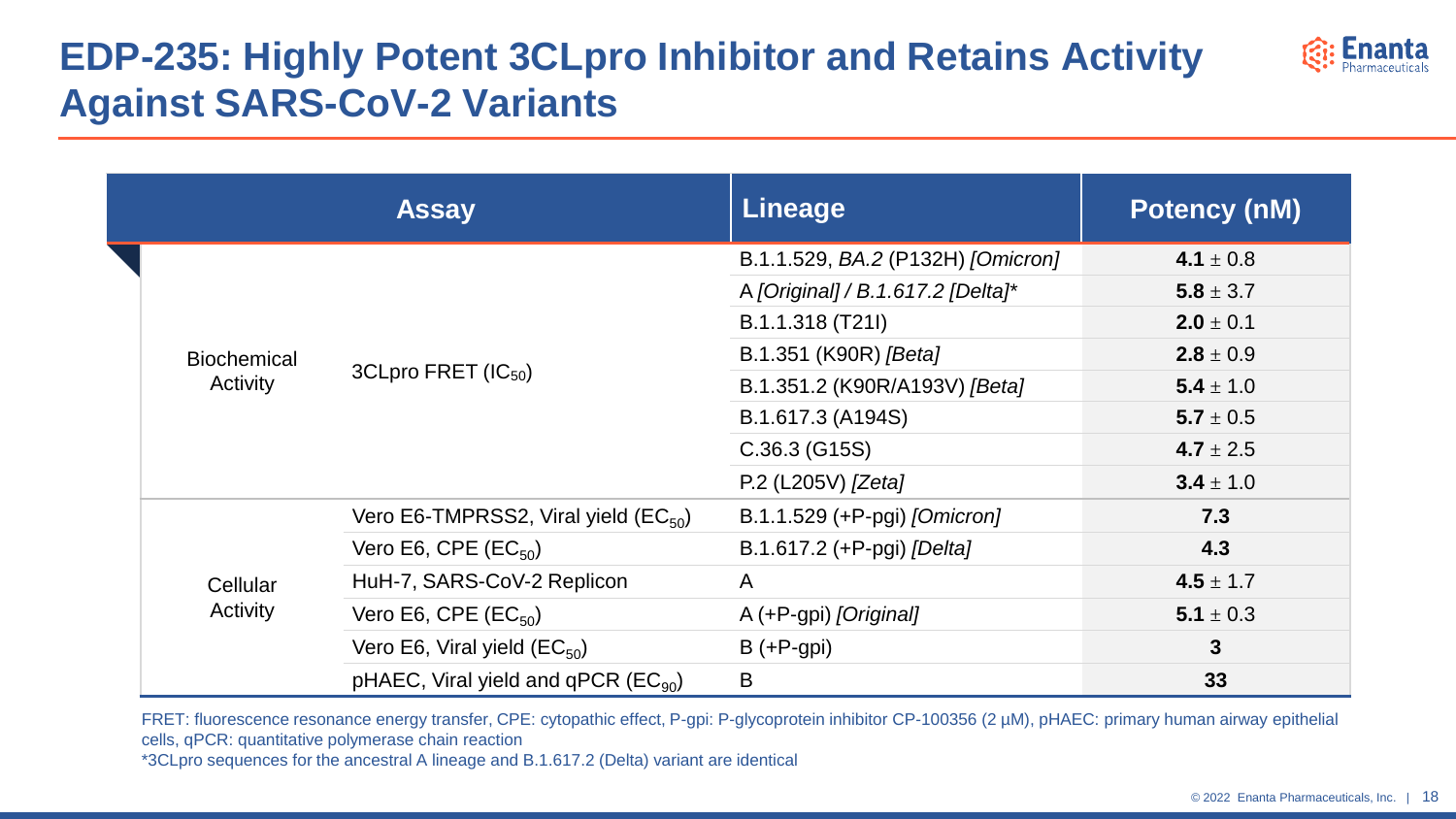# **EDP-235 Preclinical Profile Suggests Potential for Best-in-Class Antiviral Treatment for SARS-CoV-2 Infection**

| <b>Preclinical Properties</b>                         | <b>EDP-2351</b>      | Nirmatrelvir <sup>2</sup>    | <b>PBI-04513</b>             | S-2176224                                         | Molnupiravir <sup>5</sup> | AT-527 <sup>6</sup>             |
|-------------------------------------------------------|----------------------|------------------------------|------------------------------|---------------------------------------------------|---------------------------|---------------------------------|
| <b>Mechanism</b>                                      | <b>Protease</b>      | Protease                     | Protease                     | Protease                                          | Polymerase                | Polymerase                      |
| Enzyme $IC_{50}$<br>(nM)                              | 5.8                  | 19                           | $20 - 30$                    | 13                                                | n/a                       | n/a                             |
| i Potency <sup>1</sup><br>Vero Cell $EC_{50}$<br>(nM) | 5.1                  | 75                           | 48                           | 69                                                | 1410*                     | 470**<br>$(EC_{90}$ in pHAEC)   |
| Oral Bioavailability <sup>7</sup>                     | 95%                  | $34 - 50\%$                  | n/a                          | 97%                                               | $36 - 56%$                | n/a                             |
| Lung Penetration <sup>8</sup>                         | 4.1                  | $0.8^9$                      | ~1                           | $0.7^9$                                           | 1.8                       | 0.8                             |
| <b>Projected Efficacious</b><br><b>Dose</b>           | $100 - 500$ mg<br>QD | 300mg/100mg<br>ritonavir BID | 750 or 1050 mg<br><b>BID</b> | $ 375(D1)/125(D2-5) $<br>750(D1)/250 (D2-5)<br>QD | 800mg q12h                | 550 <sub>mg</sub><br><b>BID</b> |

1. Jiang *et al.,* ISIRV Poster #120, Oct 19, 2021

2. Owen *et al.*, [medRxiv](https://www.medrxiv.org/content/10.1101/2021.07.28.21261232v1), July 2021; EUA fact sheet for healthcare providers

3. Pardes Corporate [Presentation,](https://global-uploads.webflow.com/60590532bc9a9bf240587fee/6109c087a00b6b18a73562f1_pardesBio_06272021.pdf) June and November 2021

4. Tachibana, *et al.,* ISIRV oral presentation, Oct 20, 2021; Unoh, *et al.,* bioRxiv 2022; Sasaki, *et al*., bioRxiv 2022; Yotsuyanagi, *et al.,* ECCMID oral presentation, Apr 24, 2022

5. Grobler *et al.,* ID Week 2021, Poster 543; Painter *et al.,* Antiviral Research Nov 2019

6. Good *et al., AAC*, 2021; Atea 2Q2021 earnings presentation; Atea 1Q2022 earnings presentation

7. Oral bioavailability in rats for EDP-235, nirmatrelvir, and S-217622; in mice for molnupiravir

8. AUC lung to plasma ratio in rats (EDP-235, nirmatrelvir, S-217622), mice (molnupiravir);  $C_{12}$  lung to plasma ratio in humans for AT-527<br>9. Data for nirmatrelvir and S-217622 generated by Enanta

Data for nirmatrelvir and S-217622 generated by Enanta

\*Data from N-hydroxycytidine (NHC): molnupiravir prodrug of NHC \*\*Data from AT-511 (AT-527 is the hemi-sulfate salt of AT-511)

pHAEC: primary human airway epithelial cells

**Enanta**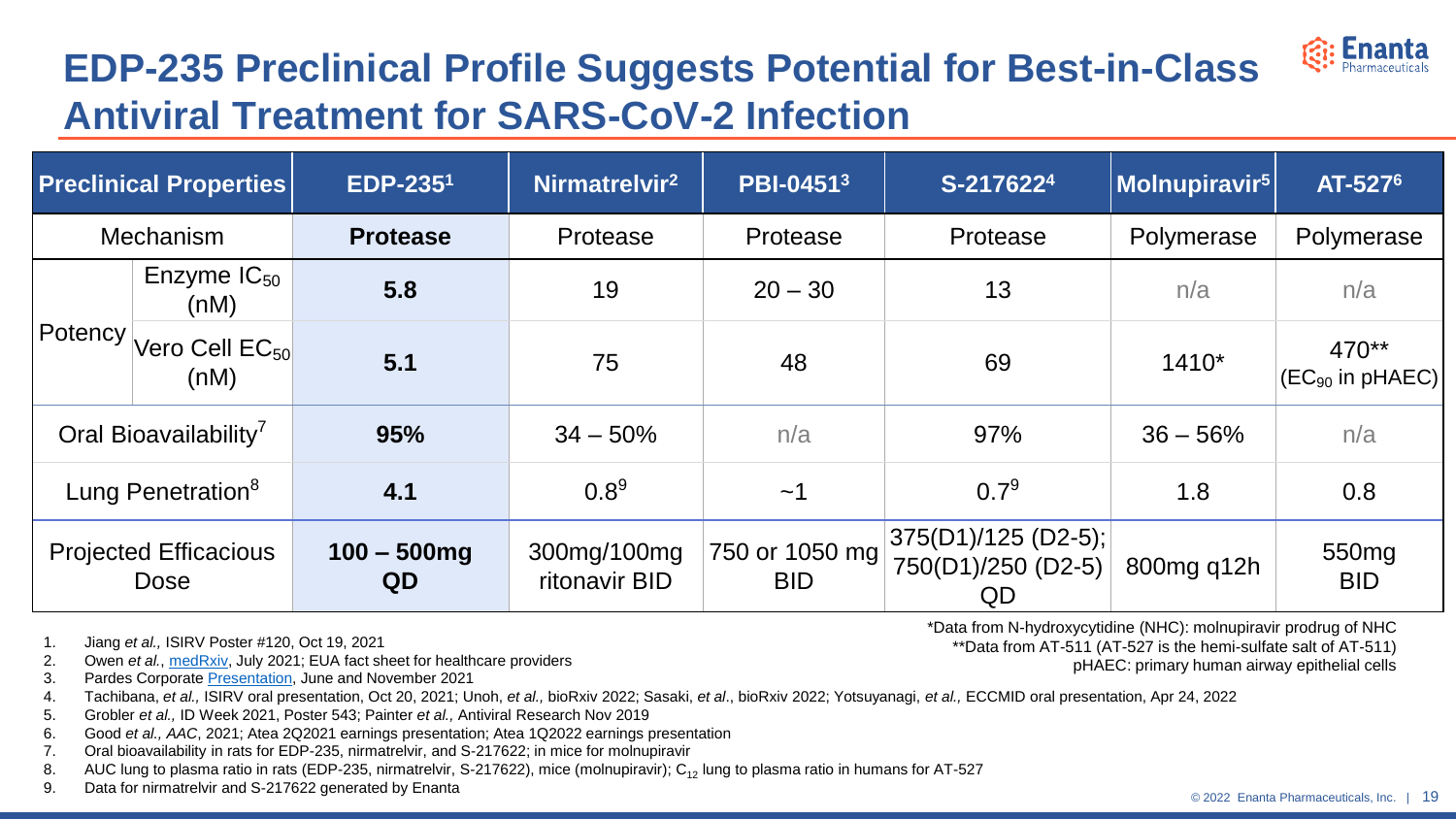

# **Our Therapeutic Focus**

Leveraging our core strength in Hepatitis C to become a leader in oral treatments for **viral** infections and **liver** diseases

Several new therapeutic areas with goal of building multiple approaches in each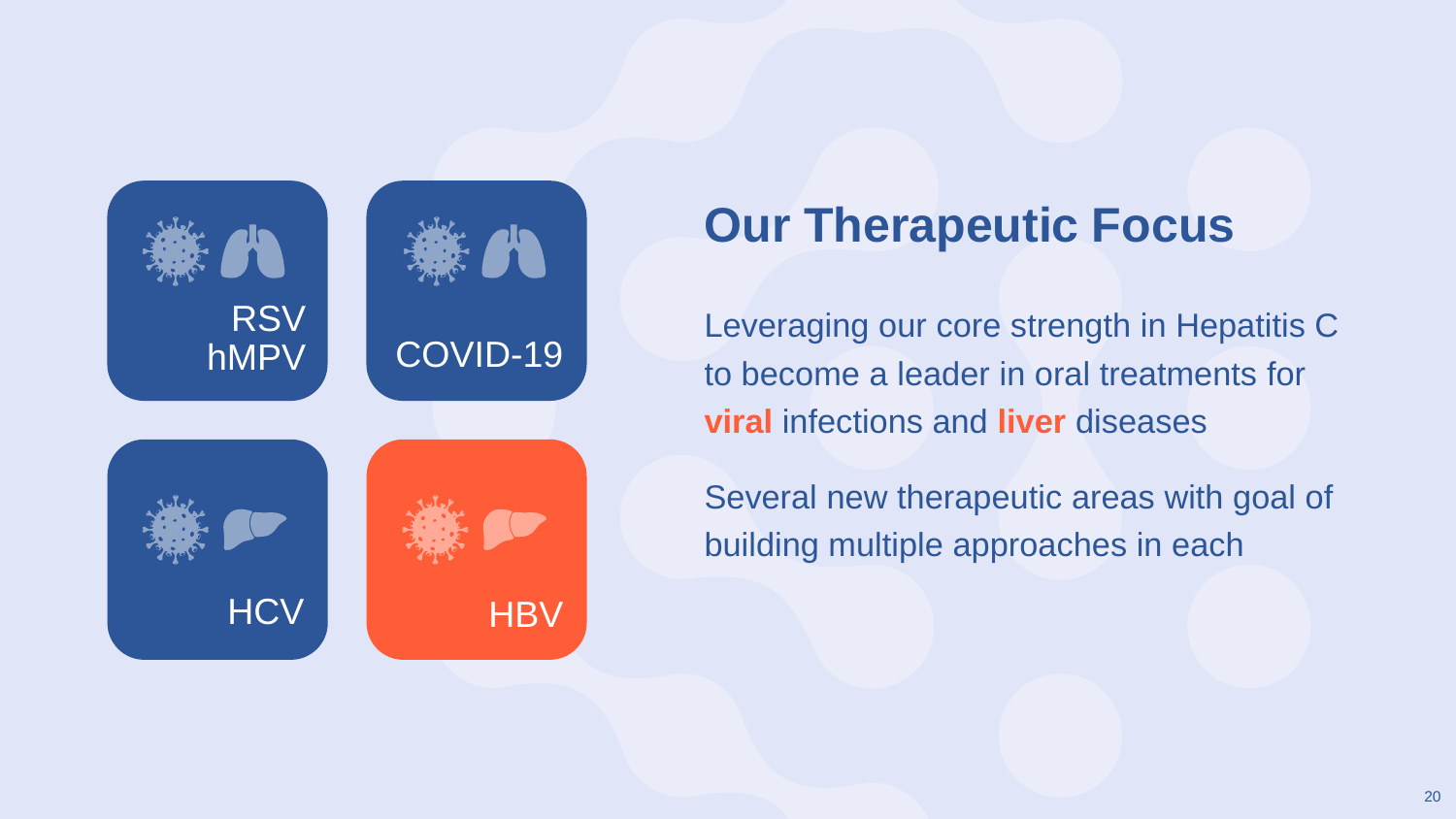

#### **Hepatitis B Virus (HBV)**

Potentially life-threatening liver infection caused by the hepatitis B virus

- In 2019, hepatitis B resulted in an estimated 820,000 deaths, mostly from cirrhosis and hepatocellular carcinoma (primary liver cancer)<sup>1</sup>
- Current treatments rarely give true cures
	- $\blacksquare$  **Interferon** is ~10% effective, but with side effects<sup>2</sup>
	- ‒ **Reverse-transcriptase inhibitors** effective at reducing viral load, but low cure rates (1% or lower) and treatment for life to improve cirrhosis or HCC outcomes<sup>3</sup>

| <b>HBV at a Glance</b>                                       |                                 |  |  |  |  |
|--------------------------------------------------------------|---------------------------------|--|--|--|--|
| U.S.                                                         | $850K - 2M$ people <sup>4</sup> |  |  |  |  |
| <b>Europe and</b><br><b>European</b><br><b>Economic Area</b> | $\sim$ 4.7M people <sup>5</sup> |  |  |  |  |
| Worldwide                                                    | $\sim$ 290M people <sup>6</sup> |  |  |  |  |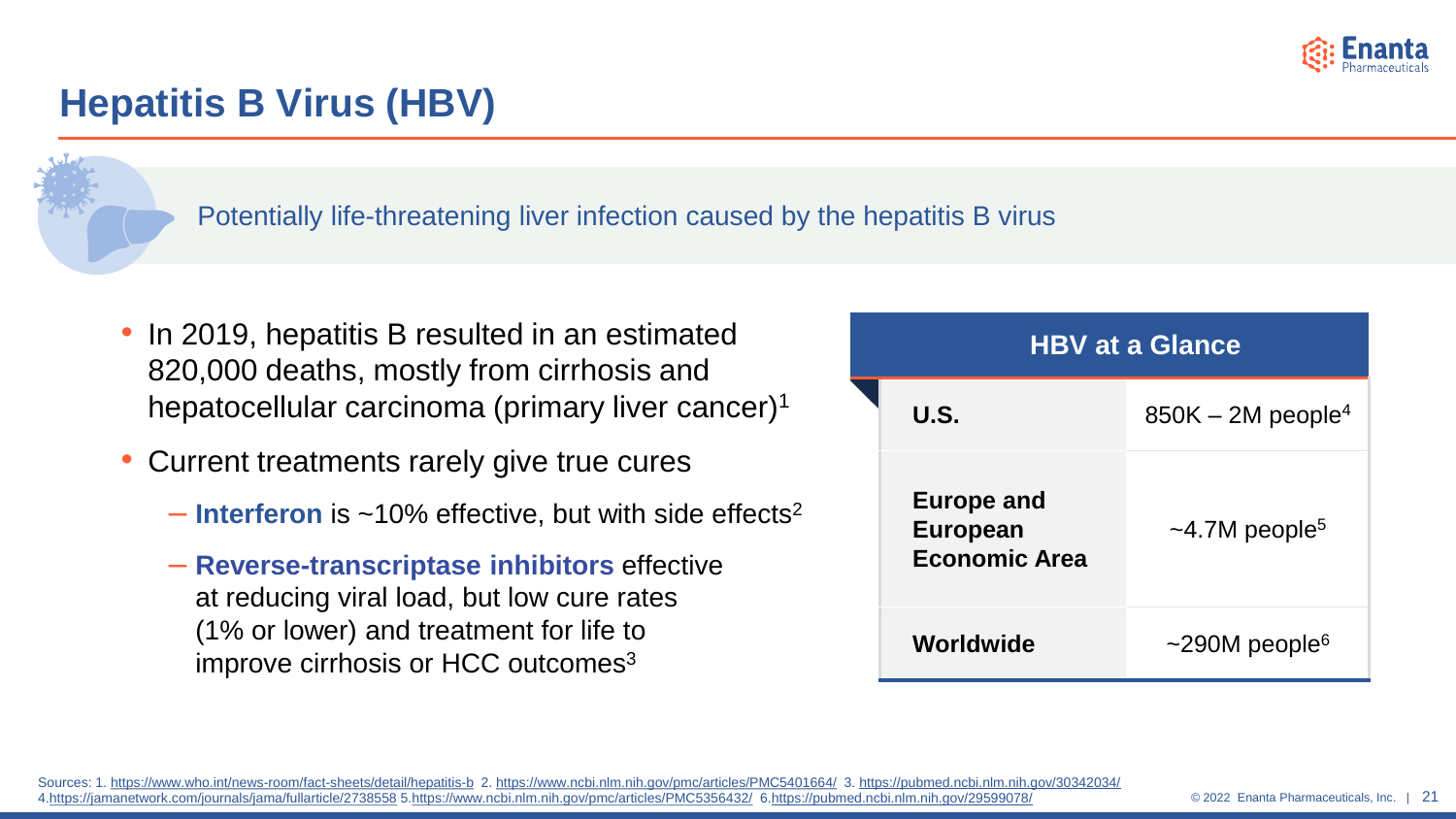

#### **EDP-514: HBV Core Inhibitor**

- A novel core inhibitor that displays potent anti-HBV activity at multiple points in the HBV lifecycle
- Granted Fast Track designation by FDA

*In vitro*

- Potent anti-HBV activity in HBV expressing stable cell lines
	- Capable of preventing the establishment of cccDNA
	- Pan-genotypic activity
- Favorable tolerability and pharmacokinetic profile *In vivo*
	- Over 4-log reduction in HBV viral titers with 12 weeks of treatment in a chimeric liver mouse model
- Healthy volunteer SAD/MAD *Phase 1a*
	- Generally safe and well tolerated for up to 14 days
		- All reported treatment emergent adverse events of mild severity
	- Pharmacokinetics supportive of once-daily dosing with no food effect

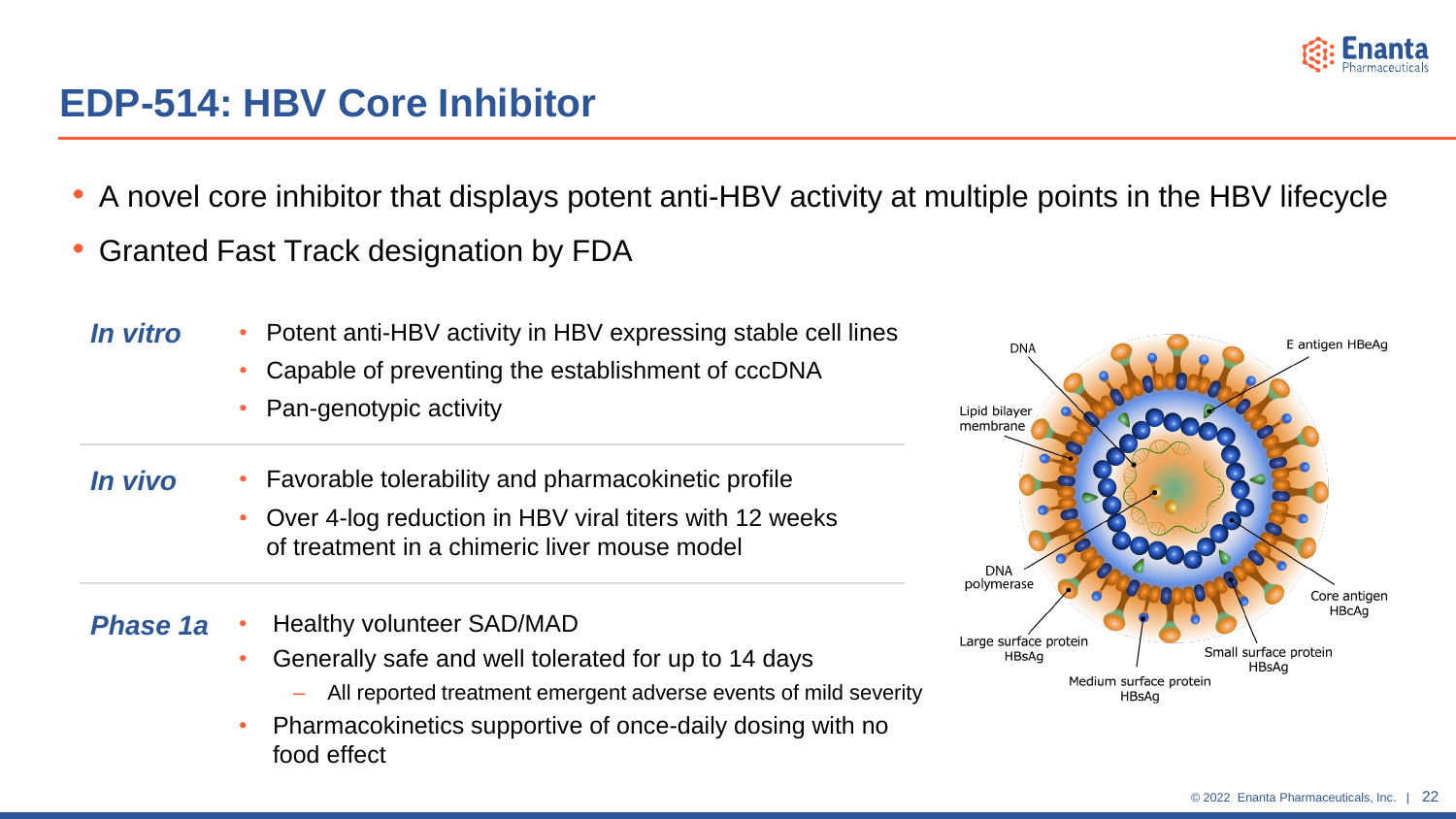

#### **EDP-514: Efficacious in the Humanized Liver Mouse Model**

• uPA/SCID mice were infected with genotype C HBV and dosed with EDP-514 for 12 weeks

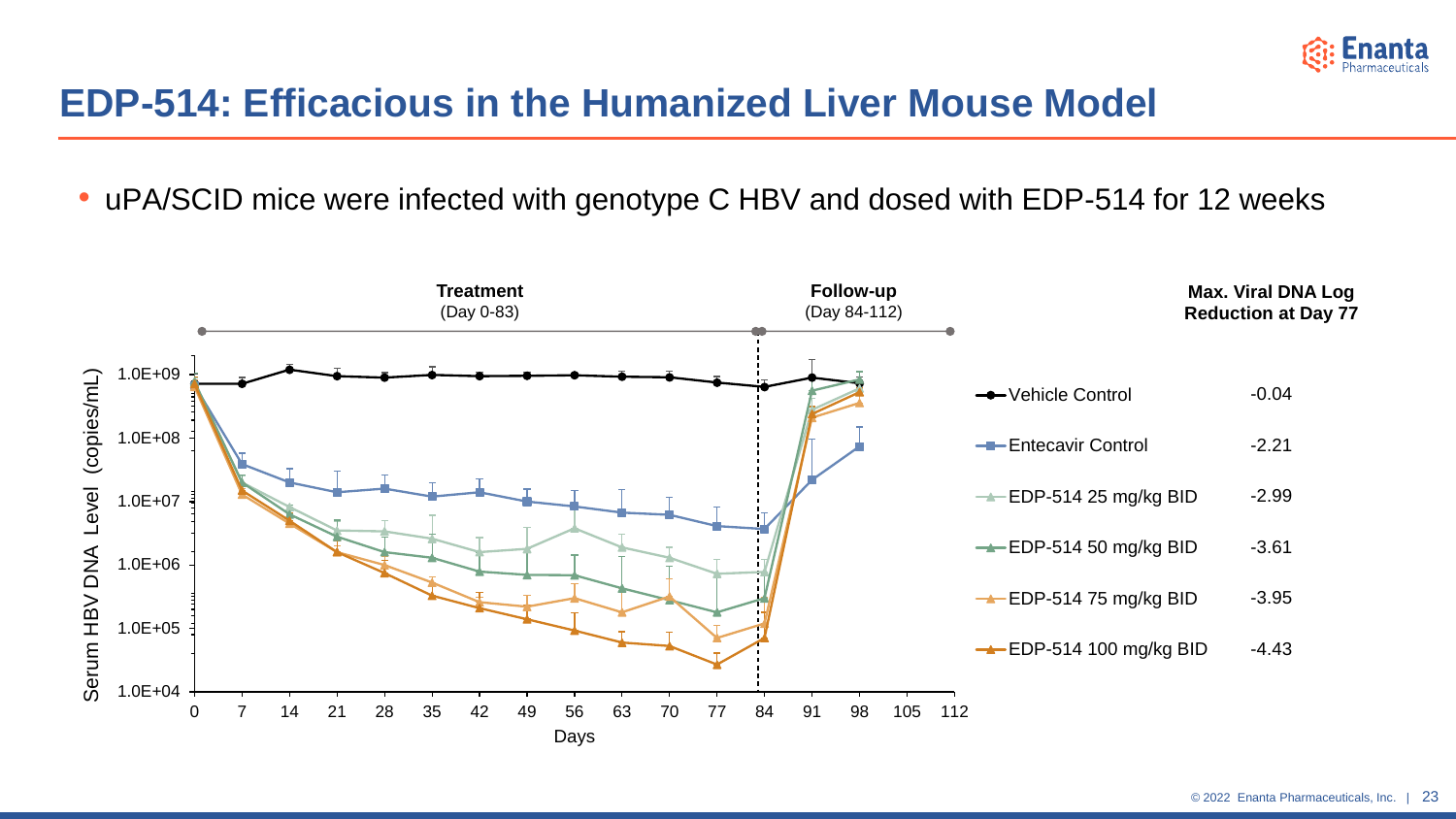

#### **EDP-514 Phase 1: Positive Data in NUC-Suppressed Patients**



#### **Positive data from three dose cohorts: 200 mg, 400 mg and 800 mg of EDP-514**

- EDP-514 was safe and well-tolerated in NUC-suppressed subjects at all doses up to 28 days
- Pharmacokinetics supportive of once-daily dosing, with trough concentrations up to ~20-fold the paEC<sub>50</sub>
- $-$  Mean reduction in HBV RNA of up to  $\sim$ 1 log compared with 0.2 log in placebo
	- Maximum reduction of 2.3 log (HBeAg-) and 2.8 log (HBeAg+) was observed in patients receiving EDP-514 as compared with 1.2 log in placebo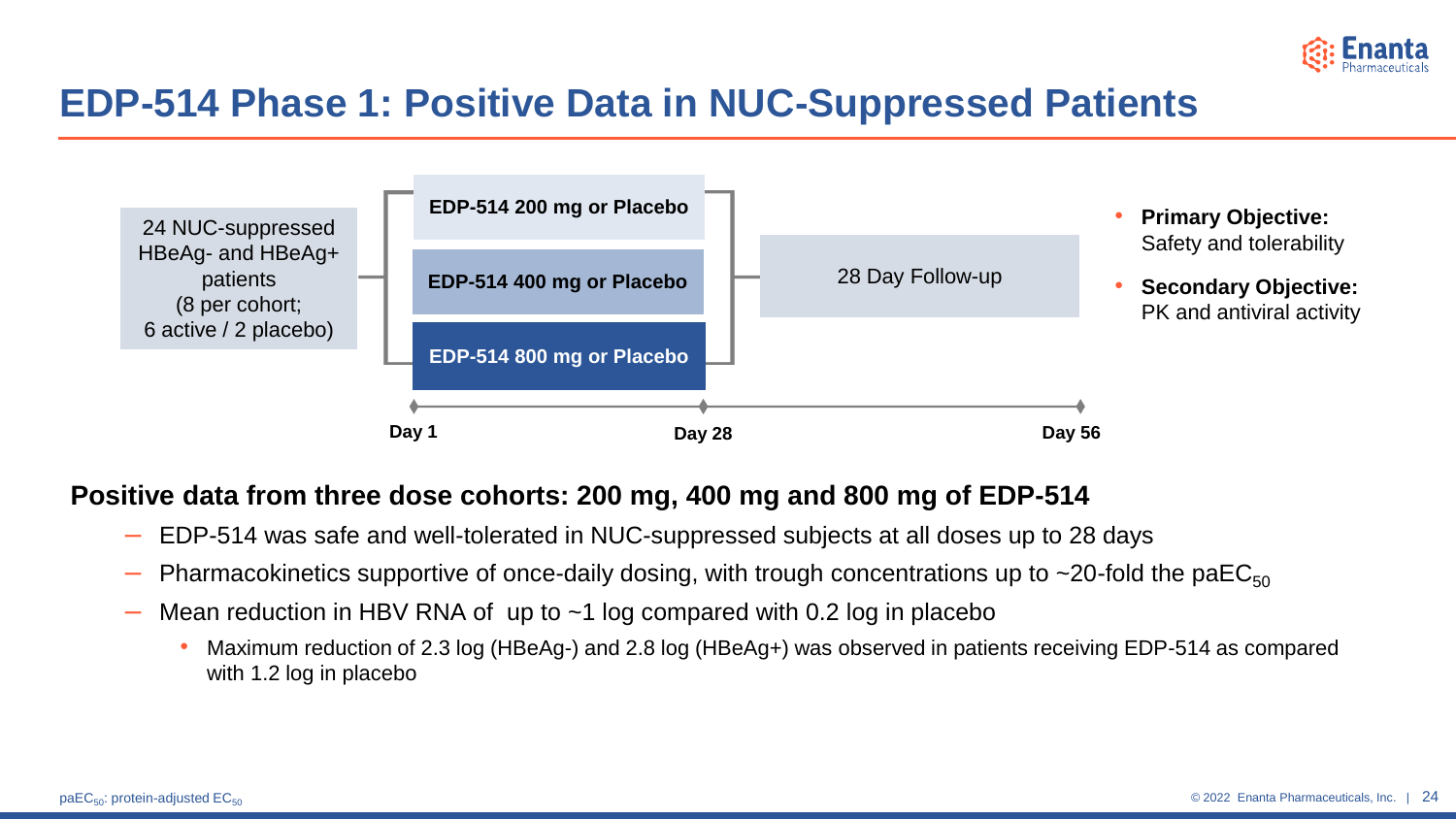

#### **EDP-514 Phase 1b: Positive Data in Viremic HBV Patients**



#### **Positive data from three dose cohorts: 200 mg, 400 mg and 800 mg of EDP-514**

- EDP-514 was safe and well tolerated in viremic chronic HBV patients dosed for 28 days
	- No severe or serious TEAEs; no liver enzyme elevations or other clinically significant laboratory abnormalities
	- Safety profile remains consistent across healthy subjects and NUC-suppressed patients
- Pharmacokinetics supportive of once-daily dosing, with trough concentrations up to  $\sim$ 20-fold the paEC50
- Mean reduction in HBV DNA of 2.9, 3.3, 3.5 log in the 200 mg, 400 mg, and 800 mg groups compared with 0.2 log in placebo
- Mean reduction in HBV RNA of 2.9, 2.4, 2.0 log in the 200 mg, 400 mg, and 800 mg groups compared with 0.02 log in placebo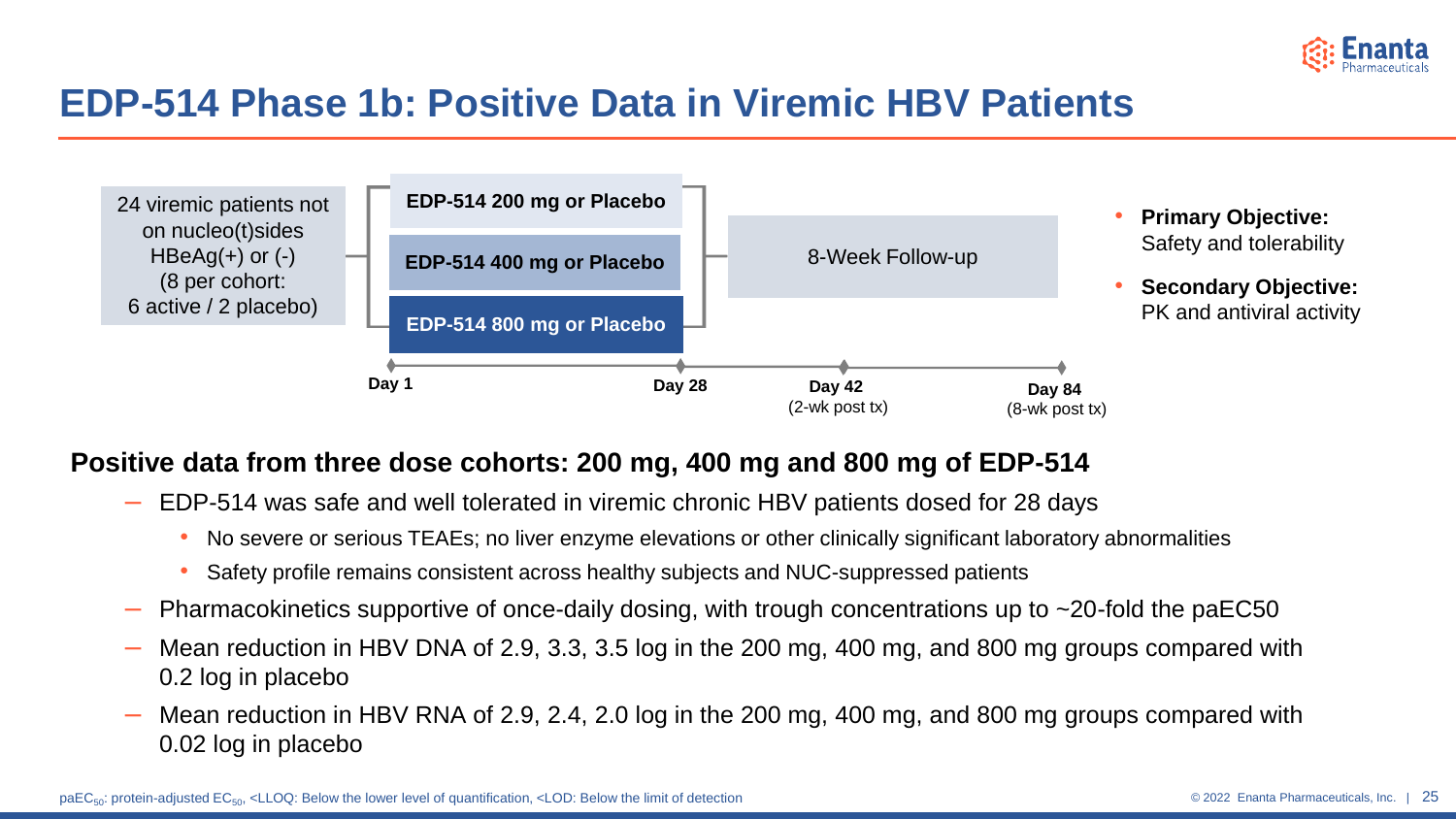

# **Our Therapeutic Focus**

Leveraging our core strength in Hepatitis C to become a leader in oral treatments for **viral** infections and **liver** diseases

Several new therapeutic areas with goal of building multiple approaches in each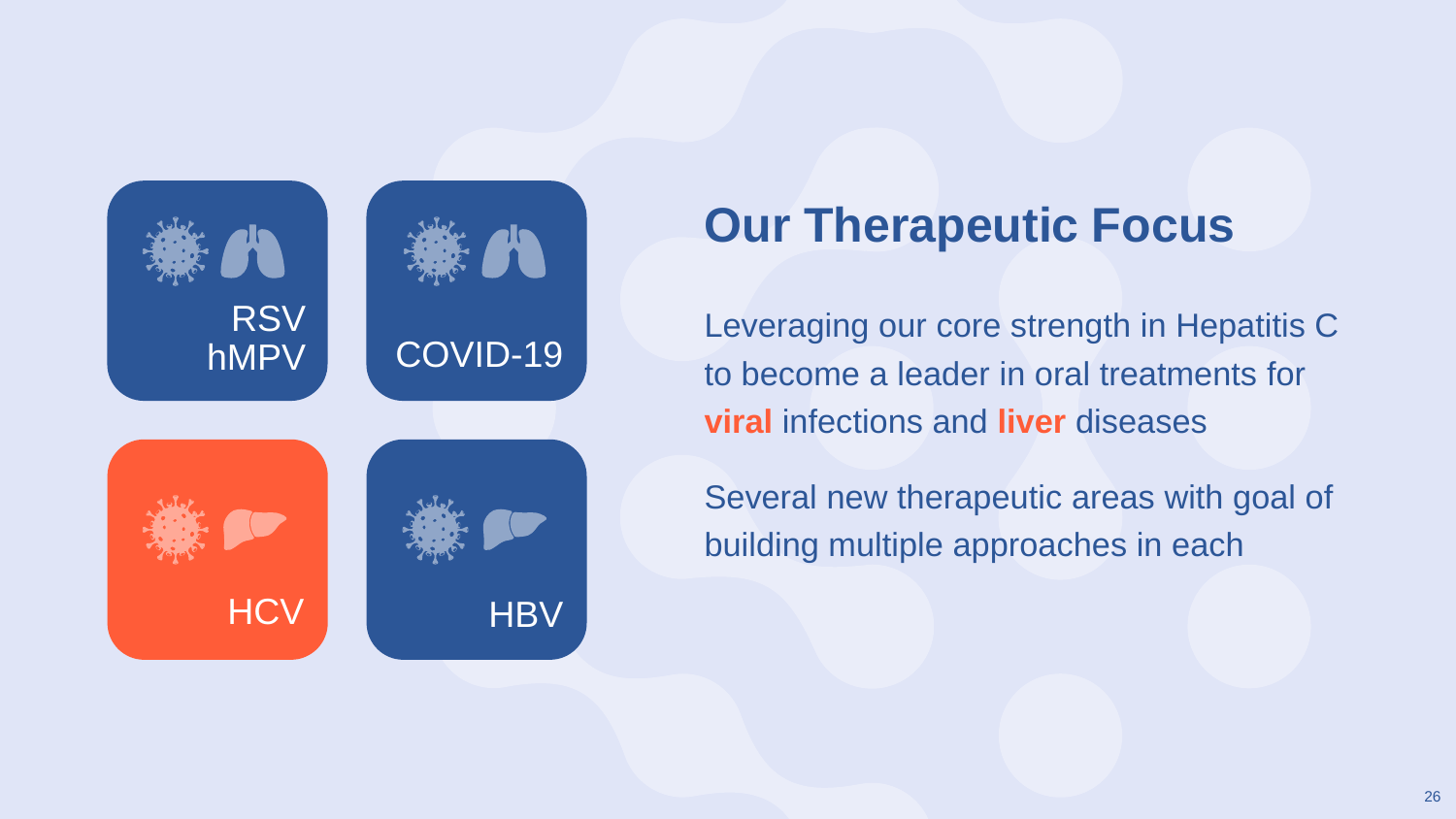

#### **Glecaprevir: Our Licensed Protease Inhibitor for Hepatitis C Virus**

| <b>Product</b>                               | <b>Regimen</b> | <b>Enanta Asset</b> | Economics*                                  |  |
|----------------------------------------------|----------------|---------------------|---------------------------------------------|--|
| <b>MAVYRET</b> =<br>glecaprevir/pibrentasvir | 2-DAA (ABBV)   | glecaprevir (PI)    | Double-digit royalty on 50%<br>of net sales |  |

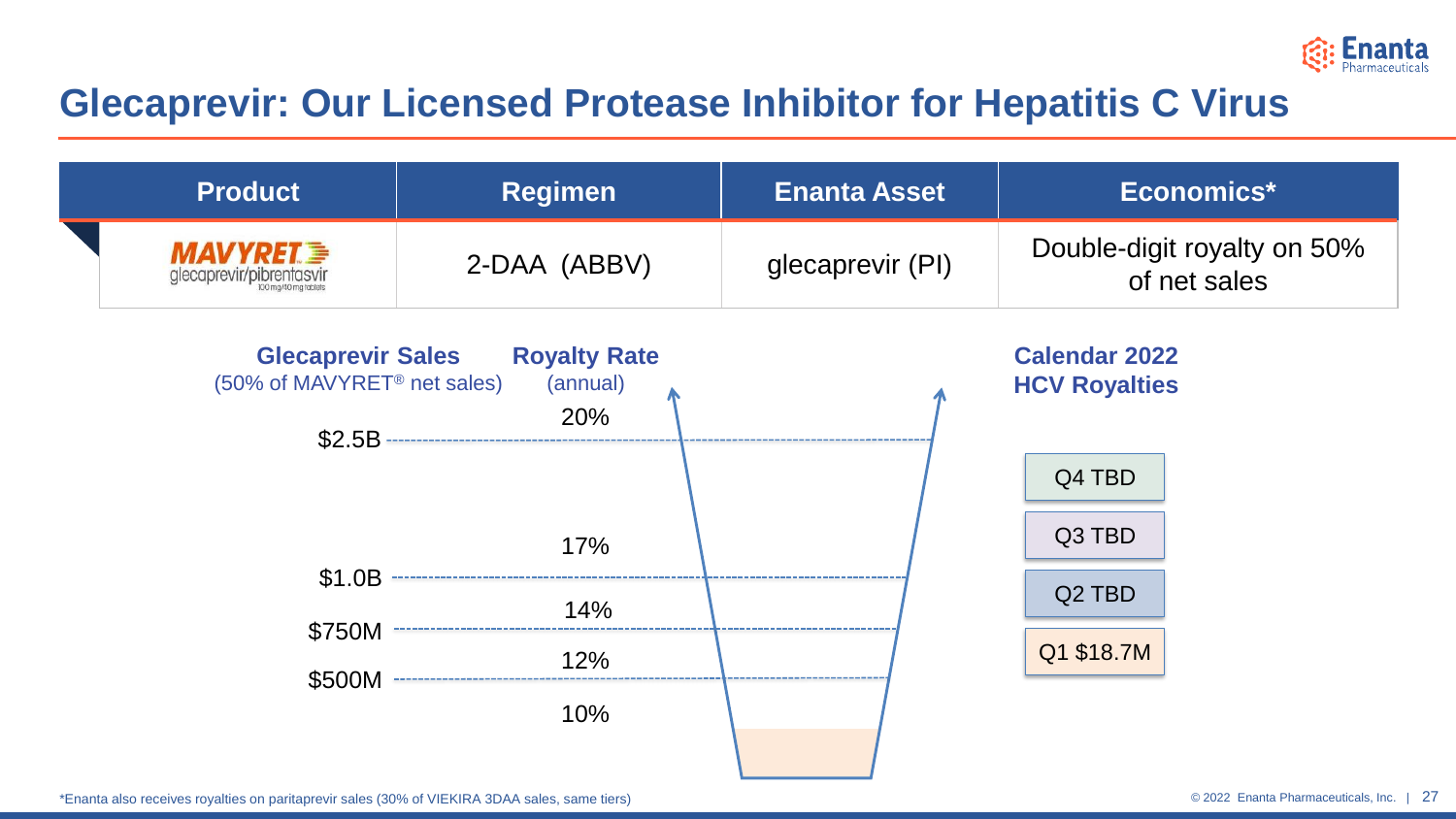

### **Financial Highlights**

|  | (\$ In millions except per share amounts)                  | <b>Fiscal Year Ended</b><br>Sept. 30, 2021 | <b>Fiscal Quarter Ended</b><br>Mar. 31, 2022 |
|--|------------------------------------------------------------|--------------------------------------------|----------------------------------------------|
|  | <b>Total Revenues</b>                                      | \$97.1                                     | \$18.7                                       |
|  | <b>R&amp;D Expenses</b>                                    | \$174.1                                    | \$42.1                                       |
|  | <b>G&amp;A Expenses</b>                                    | \$32.5                                     | \$10.5                                       |
|  | <b>Net Loss</b>                                            | \$(79.0)                                   | \$(33.6)                                     |
|  | <b>Net Loss per Diluted Common Share</b>                   | \$(3.92)                                   | \$(1.63)                                     |
|  | <b>Balance Sheet</b>                                       |                                            |                                              |
|  | <b>Cash, Cash Equivalents</b><br>and Marketable Securities | \$352.4                                    | \$322.5                                      |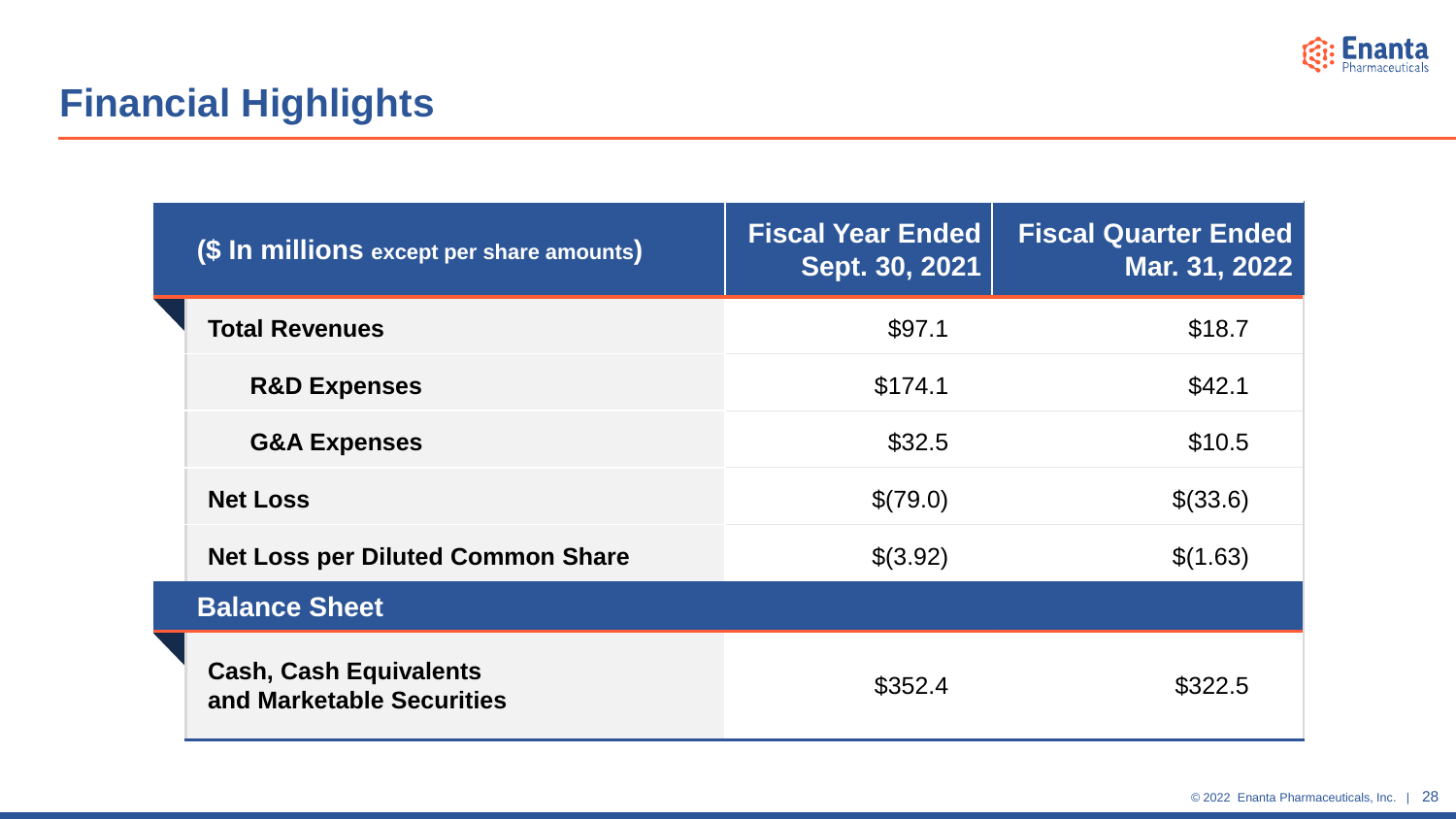

#### **Key Catalysts 2022**

**Virology Respiratory**



#### **Respiratory Syncytial Virus**

- ✓Report topline data for RSVP Phase 2b trial of EDP-938 in 2Q 2022
- □ Continue recruitment for RSVPEDs and RSVTx clinical trials for EDP-938
- $\Box$  Initiate Phase 2b trial of EDP-938 in high-risk adults by year-end
- $\Box$  Initiate Phase 1 trial for EDP-323 in 2H 2022

#### **SARS-CoV-2**

 $\Box$  Report preliminary data for Phase 1 trial of EDP-235 in July 2022

#### **Human Metapneumovirus**

 $\Box$  Nominate clinical development candidate in 2H 2022



#### **Hepatitis B Virus**

 $\Box$  Select third mechanism for HBV combination regimen with EDP-514